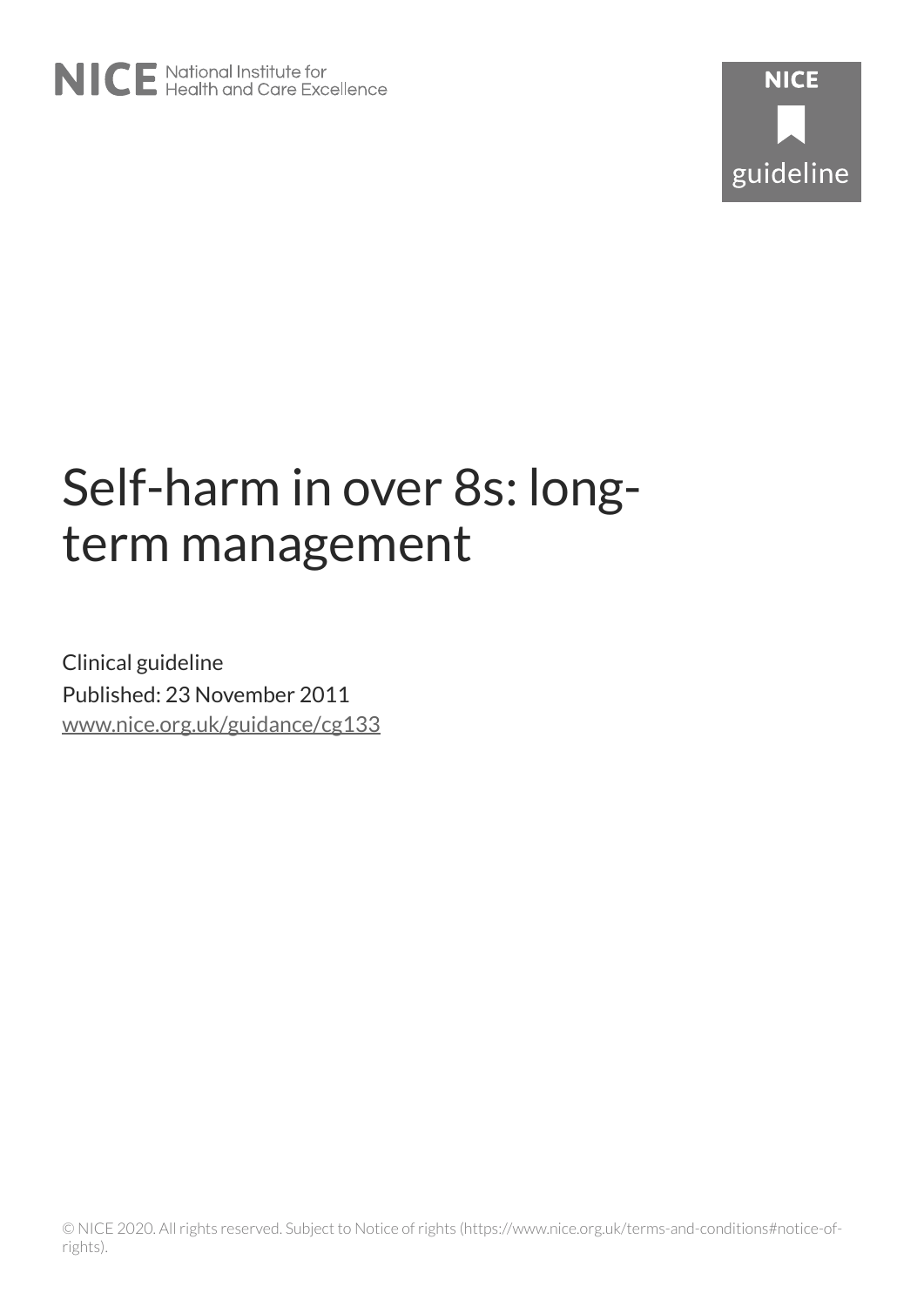# Your responsibility

The recommendations in this guideline represent the view of NICE, arrived at after careful consideration of the evidence available. When exercising their judgement, professionals and practitioners are expected to take this guideline fully into account, alongside the individual needs, preferences and values of their patients or the people using their service. It is not mandatory to apply the recommendations, and the guideline does not override the responsibility to make decisions appropriate to the circumstances of the individual, in consultation with them and their families and carers or guardian.

Local commissioners and providers of healthcare have a responsibility to enable the guideline to be applied when individual professionals and people using services wish to use it. They should do so in the context of local and national priorities for funding and developing services, and in light of their duties to have due regard to the need to eliminate unlawful discrimination, to advance equality of opportunity and to reduce health inequalities. Nothing in this guideline should be interpreted in a way that would be inconsistent with complying with those duties.

Commissioners and providers have a responsibility to promote an environmentally sustainable health and care system and should [assess and reduce the environmental impact of implementing](https://www.nice.org.uk/about/who-we-are/sustainability)  [NICE recommendations](https://www.nice.org.uk/about/who-we-are/sustainability) wherever possible.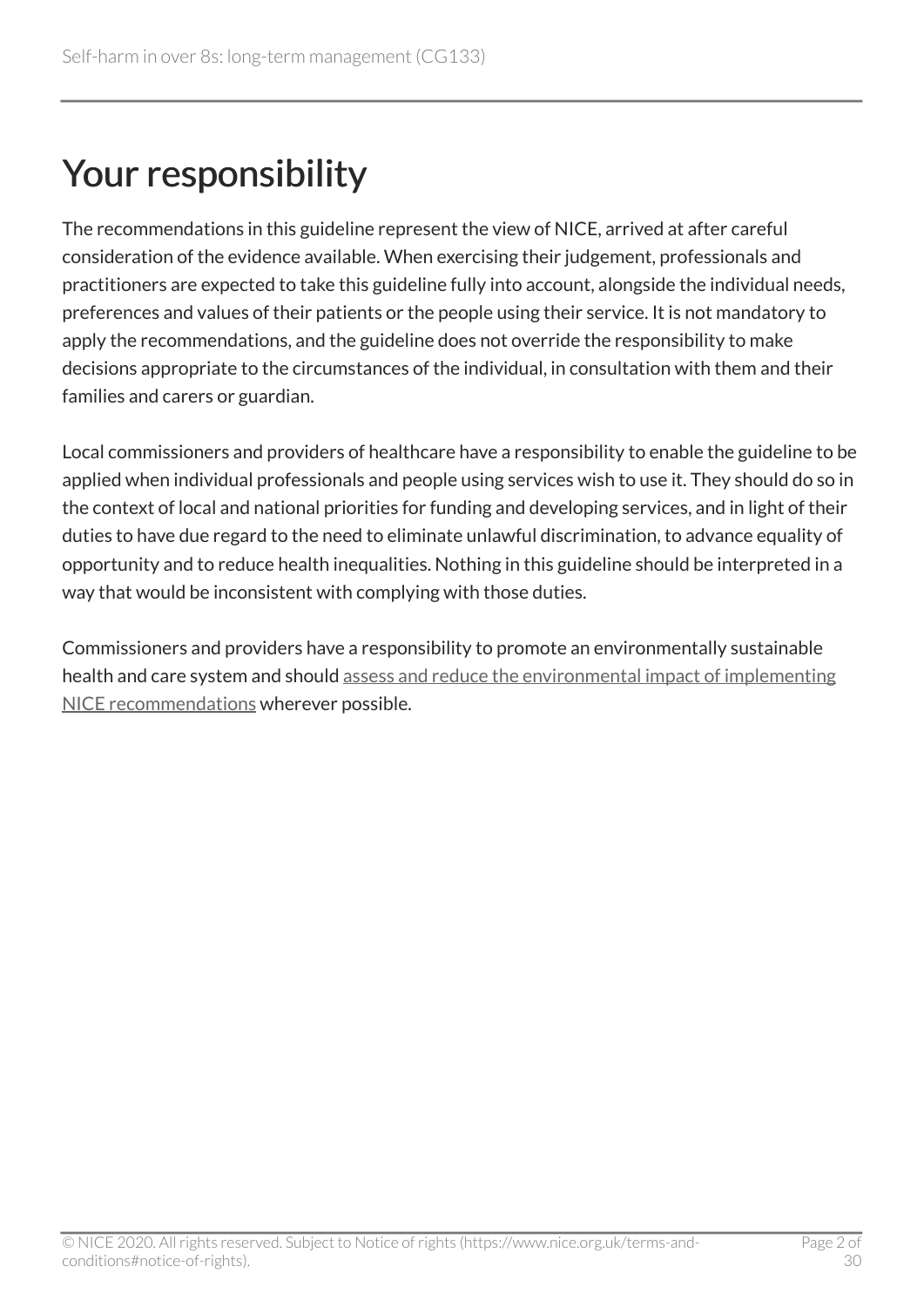# **Contents**

| 1.3 Psychosocial assessment in community mental health services and other specialist mental health       |
|----------------------------------------------------------------------------------------------------------|
|                                                                                                          |
|                                                                                                          |
|                                                                                                          |
|                                                                                                          |
| 2.2 Clinical and cost effectiveness of psychological therapy with problem-solving elements for people    |
| 2.3 Clinical effectiveness of low-intensity/brief psychosocial interventions for people who self-harm 27 |
|                                                                                                          |
|                                                                                                          |
|                                                                                                          |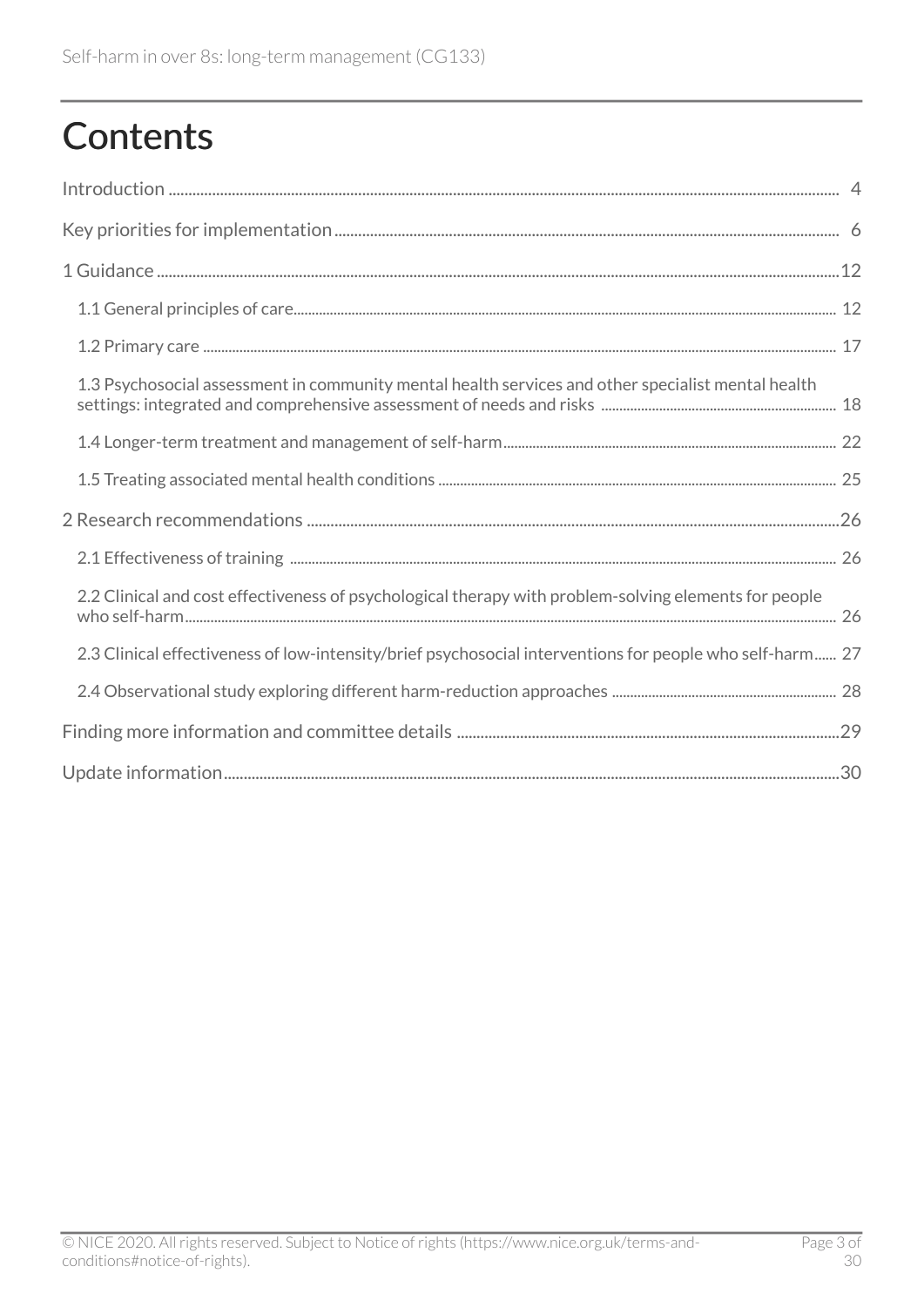This guideline partially replaces CG16.

This guideline is the basis of QS189.

# <span id="page-3-0"></span>Introduction

This guideline follows on from [Self-harm: the short-term physical and psychological management](https://www.nice.org.uk/guidance/cg16) [and secondary prevention of self-harm in primary and secondary care](https://www.nice.org.uk/guidance/cg16) (NICE clinical guideline 16), which covered the treatment of self-harm within the first 48 hours of an incident. This guideline is concerned with the longer-term psychological treatment and management of both single and recurrent episodes of self-harm, and does not include recommendations for the physical treatment of self-harm or for psychosocial management in emergency departments (these can be found in [NICE clinical guideline 16](https://www.nice.org.uk/guidance/cg16)).

The term self-harm is used in this guideline to refer to any act of self-poisoning or self-injury carried out by an individual irrespective of motivation. This commonly involves self-poisoning with medication or self-injury by cutting. There are several important exclusions that this term is not intended to cover. These include harm to the self arising from excessive consumption of alcohol or recreational drugs, or from starvation arising from anorexia nervosa, or accidental harm to oneself.

Self-harm is common, especially among younger people. A survey of young people aged 15–16 years estimated that more than 10% of girls and more than 3% of boys had self-harmed in the previous year. For all age groups, annual prevalence is approximately 0.5%. Self-harm increases the likelihood that the person will eventually die by suicide by between 50- and 100-fold above the rest of the population in a 12-month period. A wide range of psychiatric problems, such as borderline personality disorder, depression, bipolar disorder, schizophrenia, and drug and alcoholuse disorders, are associated with self-harm.

Self-harm is often managed in secondary care – this includes hospital medical care and mental health services. About half of the people who present to an emergency department after an incident of self-harm are assessed by a mental health professional.

People who self-harm also have contact with primary care. About half of the people who attend an emergency department after an incident of self-harm will have visited their GP in the previous month. A similar proportion will visit their GP within 2 months of attending an emergency department after an incident of self-harm.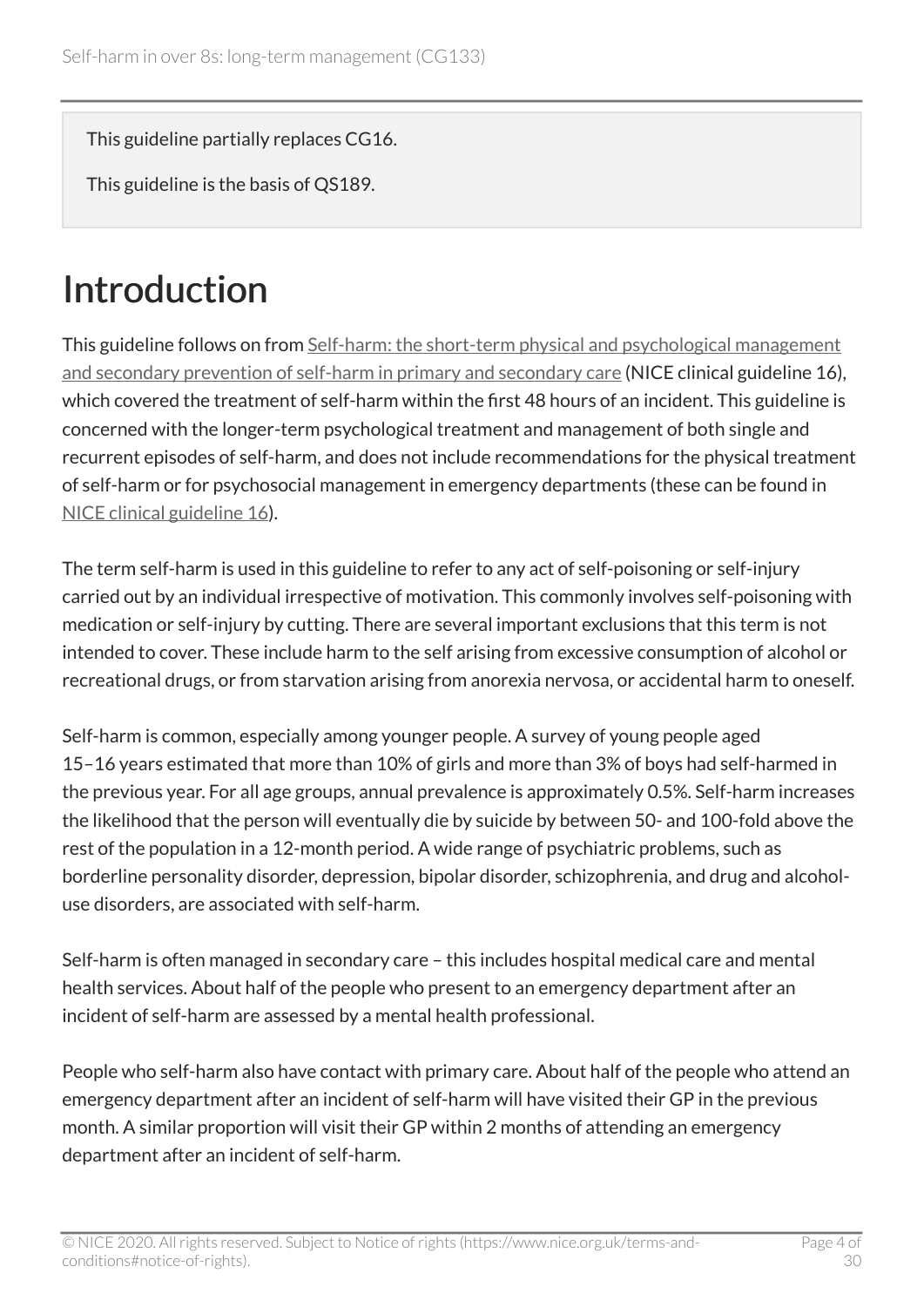The guideline is relevant to all people aged 8 years and older who self-harm, and it addresses all health and social care professionals who come into contact with them. Where it refers to children and young people, this applies to all people who are between 8 and 17 years inclusive.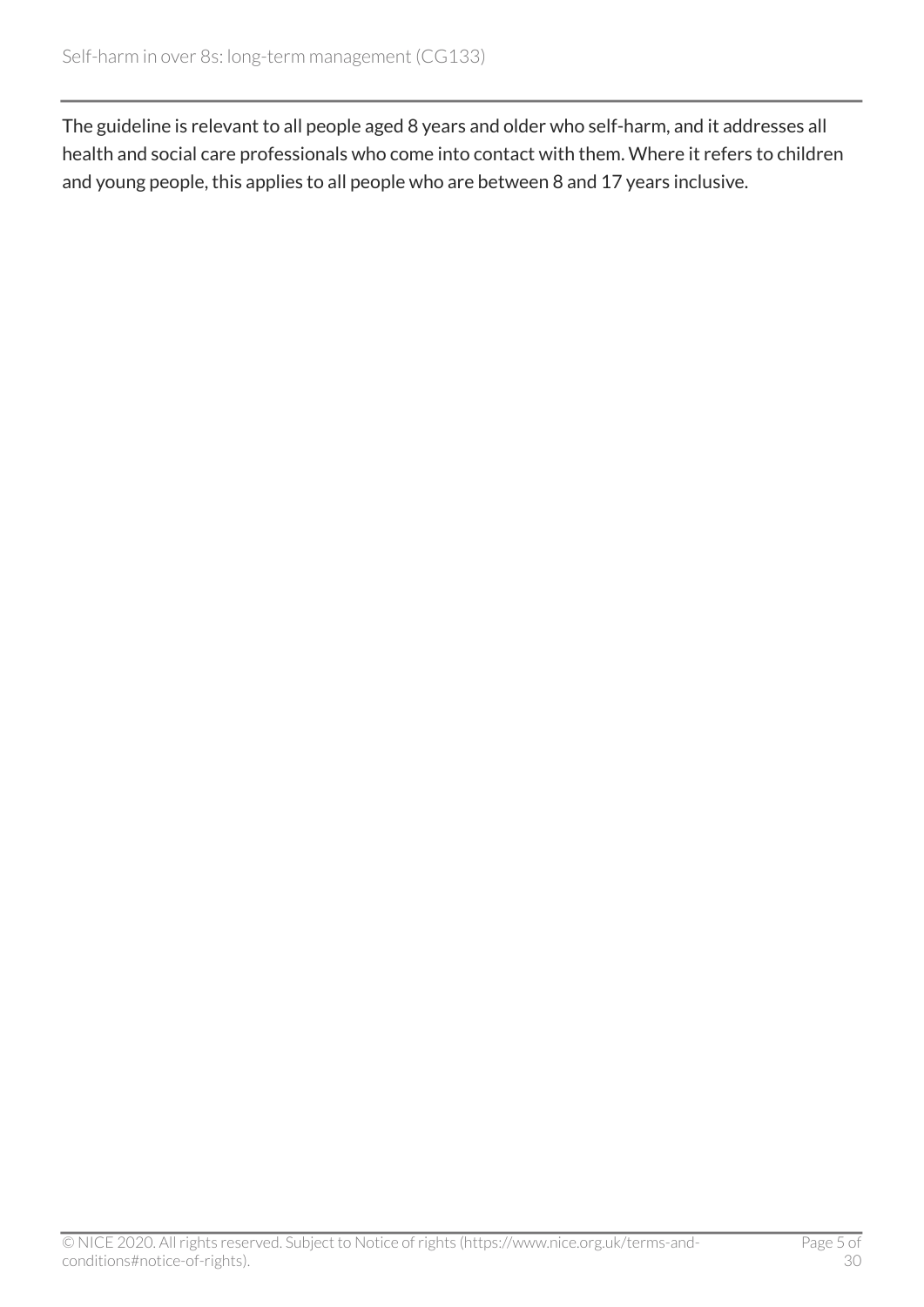## <span id="page-5-0"></span>Key priorities for implementation

The following recommendations have been identified as priorities for implementation.

#### Working with people who self-harm

- Health and social care professionals working with people who self-harm should:
	- aim to develop a trusting, supportive and engaging relationship with them
	- be aware of the stigma and discrimination sometimes associated with self-harm, both in the wider society and the health service, and adopt a non-judgemental approach
	- ensure that people are fully involved in decision-making about their treatment and care
	- aim to foster people's autonomy and independence wherever possible
	- maintain continuity of therapeutic relationships wherever possible
	- $-$  ensure that information about episodes of self-harm is communicated sensitively to other team members.

#### Psychosocial assessment

• Offer an integrated and comprehensive psychosocial assessment of needs (see [recommendations 1.3.2-1.3.5\)](http://www.nice.org.uk/guidance/cg133/chapter/guidance#psychosocial-assessment-in-community-mental-health-services-and-other-specialist-mental-health) and risks (see [recommendations 1.3.6–1.3.8\)](http://www.nice.org.uk/guidance/cg133/chapter/guidance#psychosocial-assessment-in-community-mental-health-services-and-other-specialist-mental-health) to understand and engage people who self-harm and to initiate a therapeutic relationship.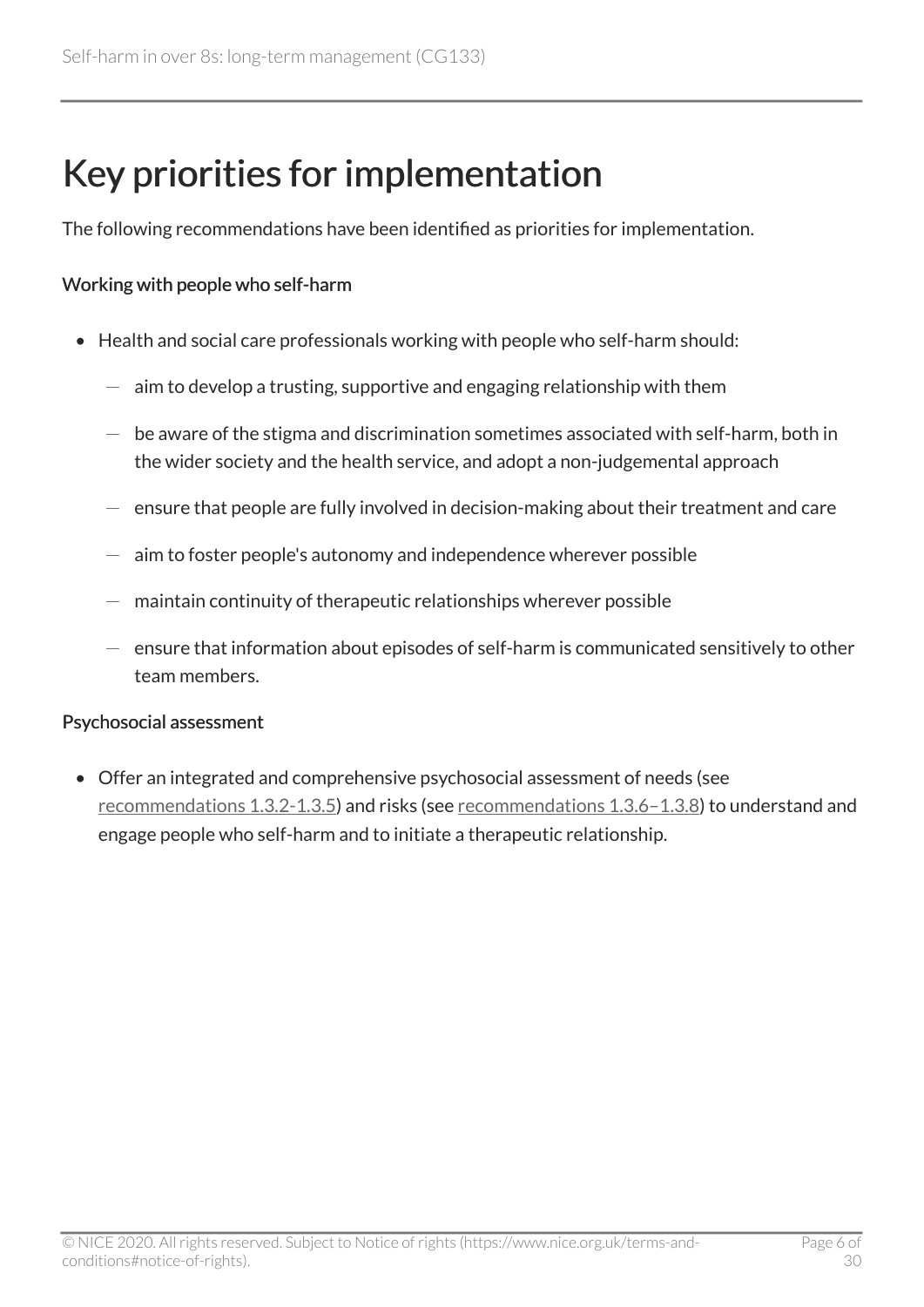- Assessment of needs should include:
	- skills, strengths and assets
	- coping strategies
	- $-$  mental health problems or disorders
	- physical health problems or disorders
	- social circumstances and problems
	- psychosocial and occupational functioning, and vulnerabilities
	- $-$  recent and current life difficulties, including personal and financial problems
	- $-$  the need for psychological intervention, social care and support, occupational rehabilitation, and also drug treatment for any associated conditions
	- $-$  the needs of any dependent children.

#### Risk assessment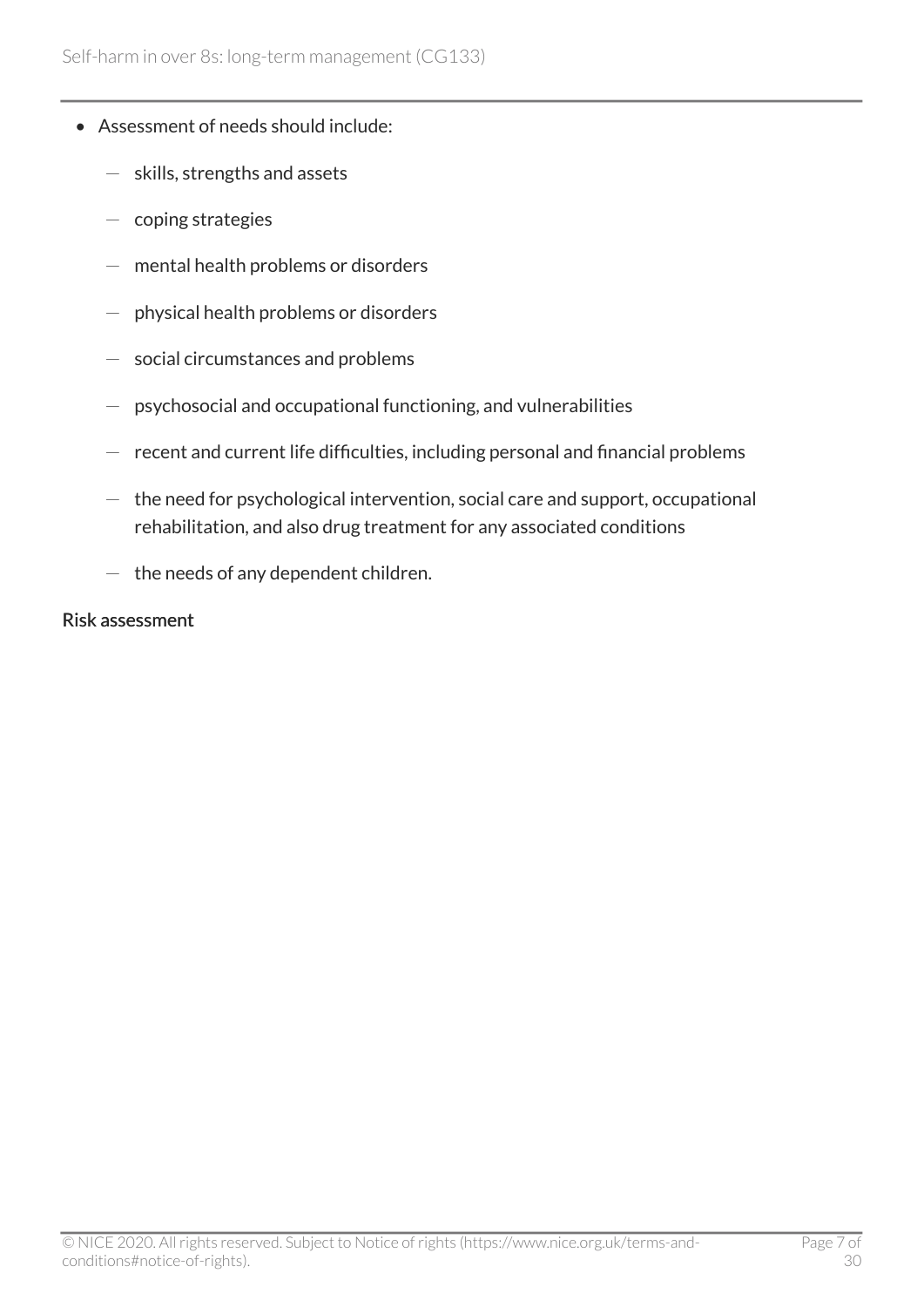- When assessing the risk of repetition of self-harm or risk of suicide, identify and agree with the person who self-harms the specific risks for them, taking into account:
	- methods and frequency of current and past self-harm
	- $-$  current and past suicidal intent
	- depressive symptoms and their relationship to self-harm
	- any psychiatric illness and its relationship to self-harm
	- $-$  the personal and social context and any other specific factors preceding self-harm, such as specific unpleasant affective states or emotions and changes in relationships
	- specific risk factors and protective factors (social, psychological, pharmacological and motivational) that may increase or decrease the risks associated with self-harm
	- $-$  coping strategies that the person has used to either successfully limit or avert self-harm or to contain the impact of personal, social or other factors preceding episodes of self-harm
	- significant relationships that may either be supportive or represent a threat (such as abuse or neglect) and may lead to changes in the level of risk
	- $-$  immediate and longer-term risks.

#### Risk assessment tools and scales

• Do not use risk assessment tools and scales to predict future suicide or repetition of self-harm.

#### Care plans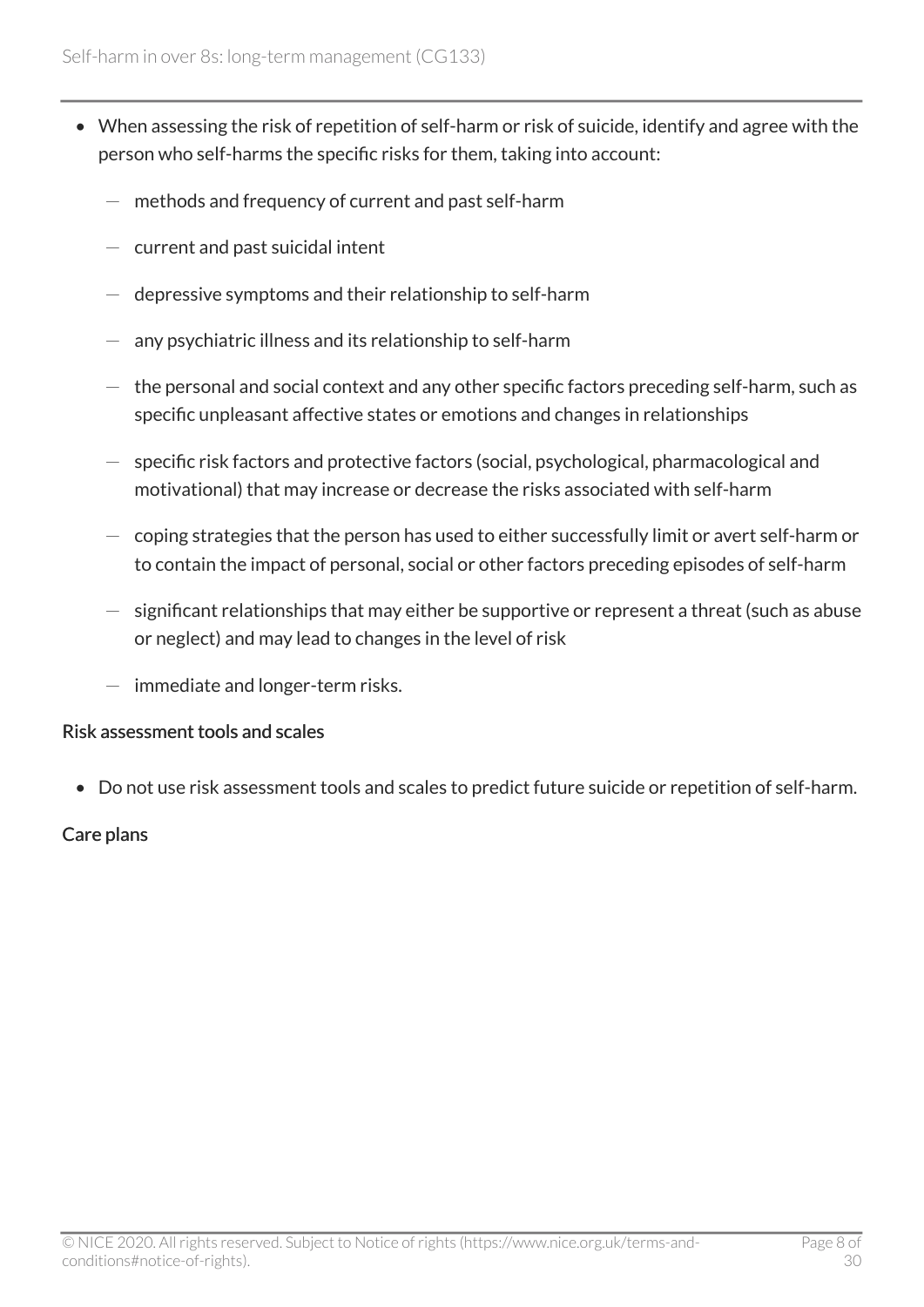- Discuss, agree and document the aims of longer-term treatment in the care plan with the person who self-harms. These aims may be to:
	- prevent escalation of self-harm
	- $-$  reduce harm arising from self-harm or reduce or stop self-harm
	- reduce or stop other risk-related behaviour
	- improve social or occupational functioning
	- $-$  improve quality of life
	- improve any associated mental health conditions.

Review the person's care plan with them, including the aims of treatment, and revise it at agreed intervals of not more than 1 year.

- Care plans should be multidisciplinary and developed collaboratively with the person who selfharms and, provided the person agrees, with their family, carers or significant others. Care plans should:
	- $-$  identify realistic and optimistic long-term goals, including education, employment and occupation
	- $-$  identify short-term treatment goals (linked to the long-term goals) and steps to achieve them
	- $-$  identify the roles and responsibilities of any team members and the person who selfharms
	- $-$  include a jointly prepared risk management plan (see [recommendations 1.4.4 and 1.4.5\)](http://www.nice.org.uk/guidance/cg133/chapter/guidance#longer-term-treatment-and-management-of-self-harm)
	- $-$  be shared with the person's GP.

'Significant other' refers not just to a partner but also to friends and any person the service user considers to be important to them.

#### Risk management plans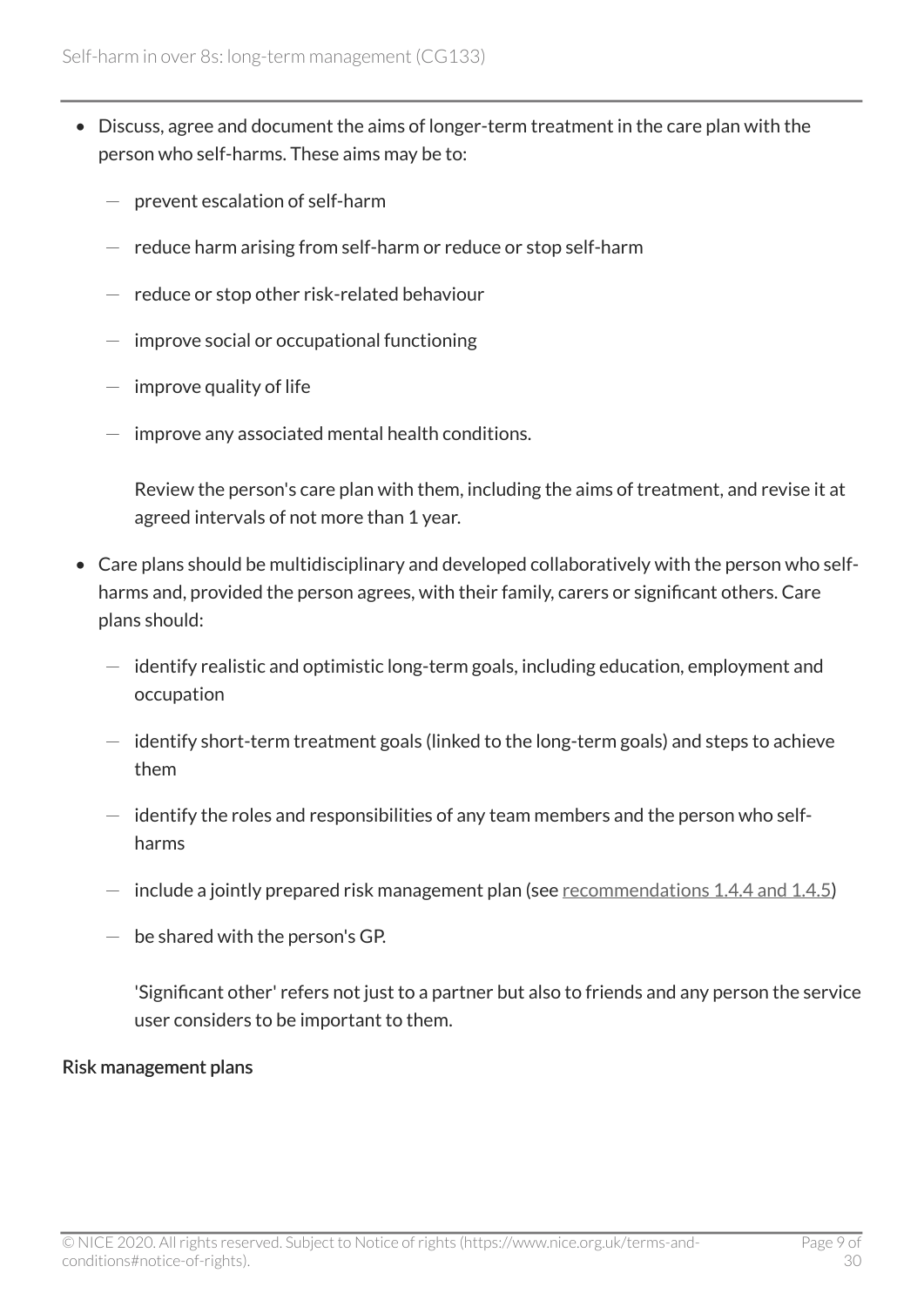- A risk management plan should be a clearly identifiable part of the care plan and should:
	- address each of the long-term and more immediate risks identified in the risk assessment
	- address the specific factors (psychological, pharmacological, social and relational) identified in the assessment as associated with increased risk, with the agreed aim of reducing the risk of repetition of self-harm and/or the risk of suicide
	- $-$  include a crisis plan outlining self-management strategies and how to access services during a crisis when self-management strategies fail
	- ensure that the risk management plan is consistent with the long-term treatment strategy.

Inform the person who self-harms of the limits of confidentiality and that information in the plan may be shared with other professionals.

#### Interventions for self-harm

- Consider offering 3 to 12 sessions of a psychological intervention that is specifically structured for people who self-harm, with the aim of reducing self-harm. In addition:
	- $-$  The intervention should be tailored to individual need and could include cognitivebehavioural, psychodynamic or problem-solving elements.
	- $-$  Therapists should be trained and supervised in the therapy they are offering to people who self-harm.
	- $-$  Therapists should also be able to work collaboratively with the person to identify the problems causing distress or leading to self-harm.
- Do not offer drug treatment as a specific intervention to reduce self-harm.

#### Treating associated mental health conditions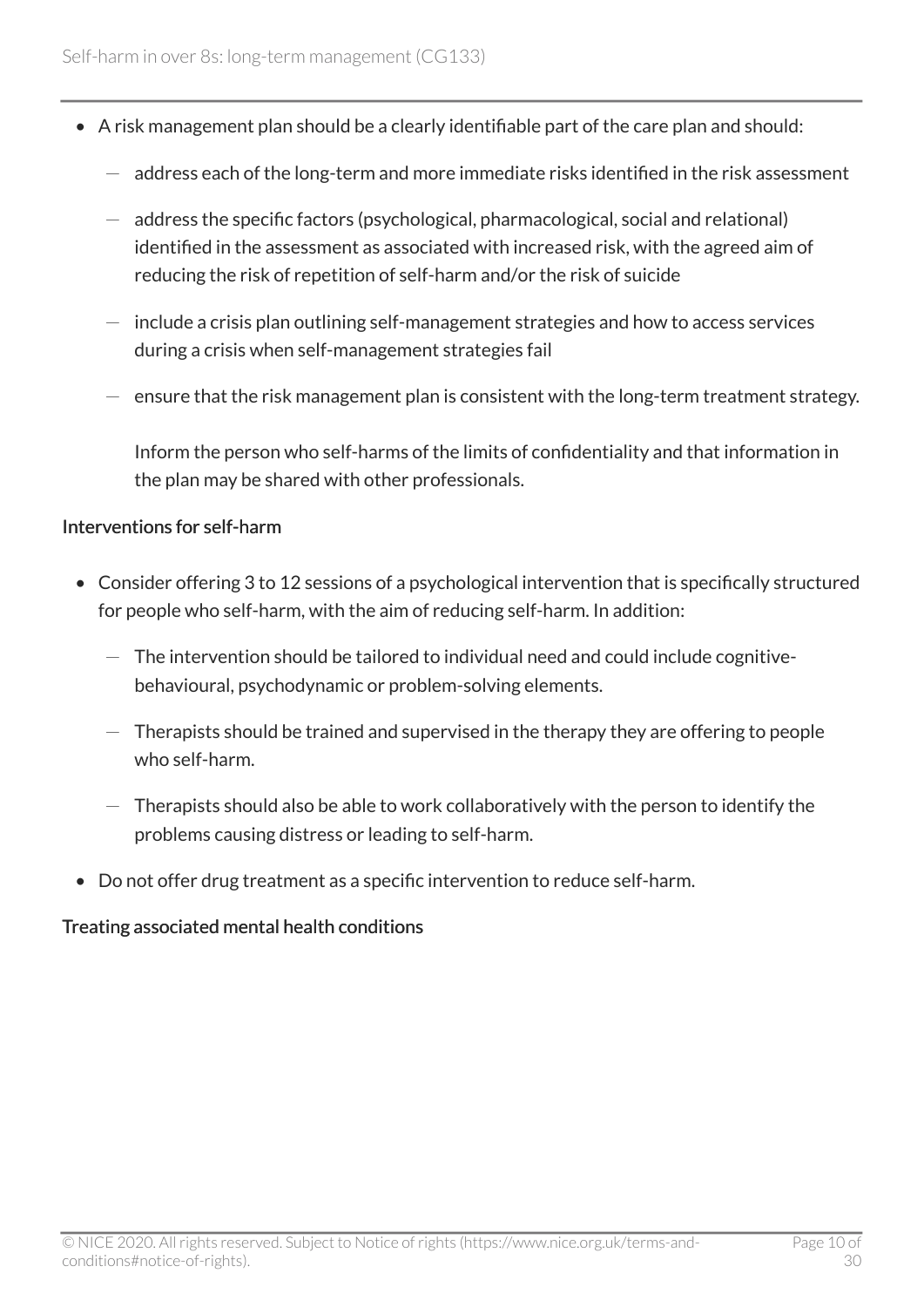- Provide psychological, pharmacological and psychosocial interventions for any associated conditions, for example those described in the following published NICE guidance:
	- [Alcohol-use disorders: diagnosis, assessment and management of harmful drinking and](https://www.nice.org.uk/guidance/cg115)  [alcohol dependence](https://www.nice.org.uk/guidance/cg115) (NICE clinical guideline 115).
	- [Depression](https://www.nice.org.uk/guidance/cg90) (NICE clinical guideline 90).
	- [Psychosis and schizophrenia in adults](https://www.nice.org.uk/guidance/cg178) (NICE clinical guideline 178).
	- [Borderline personality disorder](https://www.nice.org.uk/guidance/cg78) (NICE clinical guideline 78).
	- Drug misuse ([psychosocial interventions](https://www.nice.org.uk/guidance/cg51) or [opioid detoxification\)](https://www.nice.org.uk/guidance/cg52) (NICE clinical guidelines 51 and 52).
	- [Bipolar disorder](https://www.nice.org.uk/guidance/cg185) (NICE clinical guideline 185).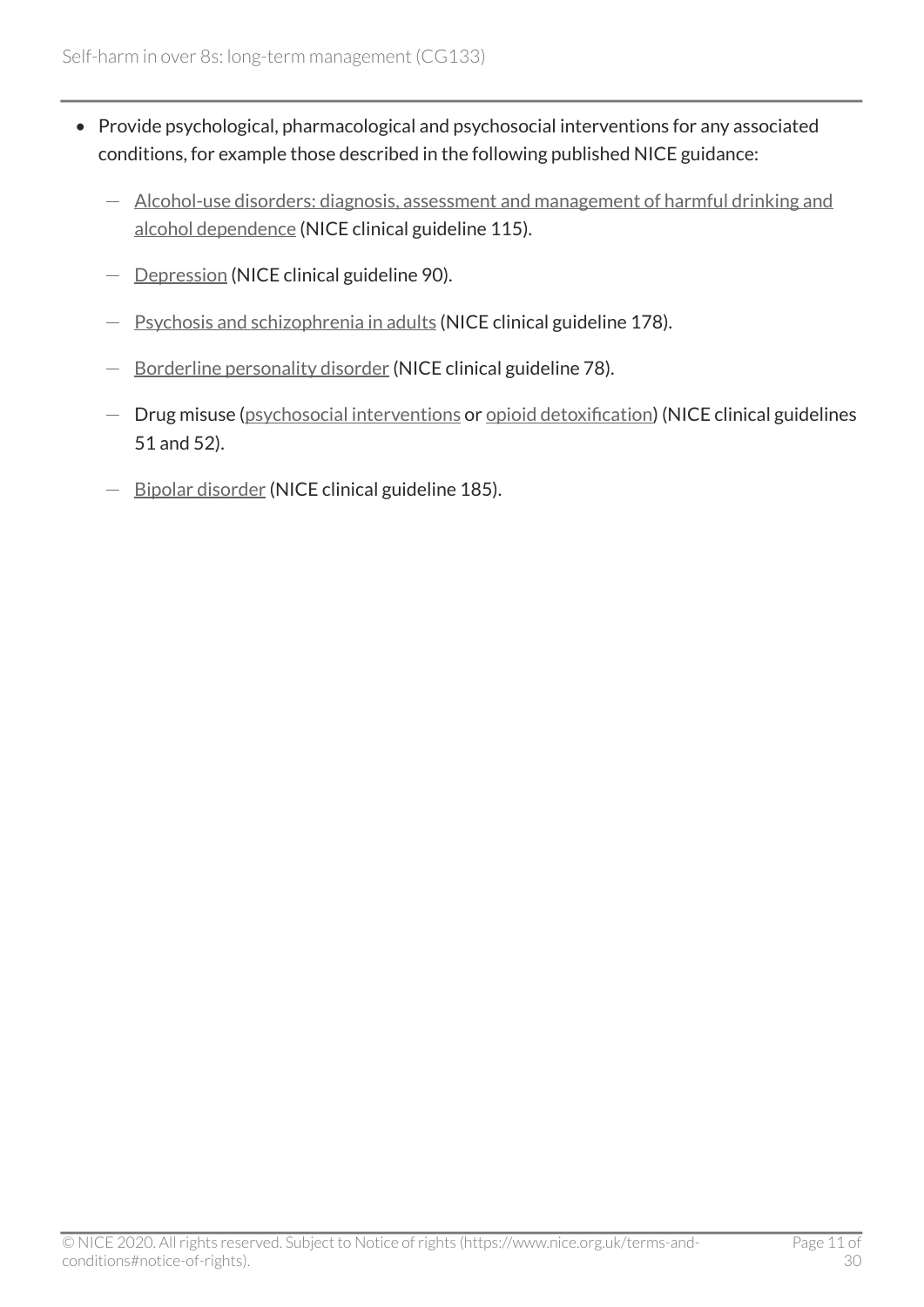# <span id="page-11-0"></span>1 Guidance

People have the right to be involved in discussions and make informed decisions about their care, as described in [making decisions about your care](https://www.nice.org.uk/about/nice-communities/nice-and-the-public/making-decisions-about-your-care).

[Making decisions using NICE guidelines](https://www.nice.org.uk/about/what-we-do/our-programmes/nice-guidance/nice-guidelines/making-decisions-using-nice-guidelines) explains how we use words to show the strength (or certainty) of our recommendations, and has information about prescribing medicines (including off-label use), professional guidelines, standards and laws (including on consent and mental capacity), and safeguarding.

If the service user agrees, families, carers and significant others should have the opportunity to be involved in decisions about treatment and care. Families, carers and significant others should also be given the information and support they need.

'Significant other' refers not just to a partner but also to friends and any person the service user considers to be important to them.

Care of young people in transition between paediatric and adult services should be planned and managed according to the best practice guidance described in [Transition: getting it right for](http://www.dh.gov.uk/en/Publicationsandstatistics/Publications/PublicationsPolicyAndGuidance/DH_4132145) [young people.](http://www.dh.gov.uk/en/Publicationsandstatistics/Publications/PublicationsPolicyAndGuidance/DH_4132145)

Adult and paediatric healthcare teams should work jointly to provide assessment and services to young people who self-harm. Management should be reviewed throughout the transition process, and there should be clarity about who is the lead clinician to ensure continuity of care.

The following guidance is based on the best available evidence. The [full guideline](http://www.nice.org.uk/guidance/CG133/evidence) gives details of the methods and the evidence used to develop the guidance.

### <span id="page-11-1"></span>1.1 General principles of care

#### Working with people who self-harm

1.1.1 Health and social care professionals working with people who self-harm should:

- aim to develop a trusting, supportive and engaging relationship with them
- be aware of the stigma and discrimination sometimes associated with self-harm, both in the wider society and the health service, and adopt a non-judgemental approach
- ensure that people are fully involved in decision-making about their treatment and care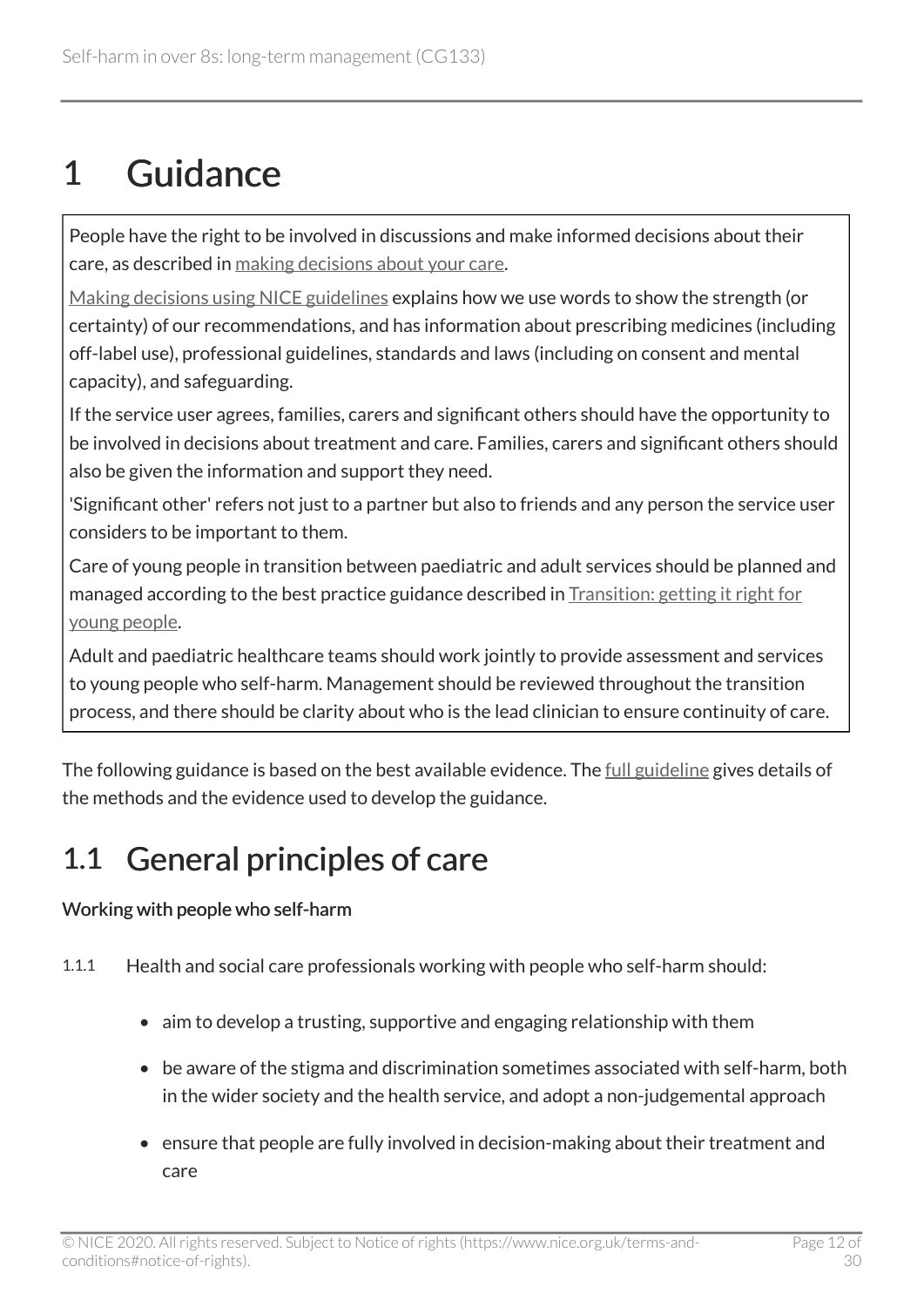- aim to foster people's autonomy and independence wherever possible
- maintain continuity of therapeutic relationships wherever possible
- ensure that information about episodes of self-harm is communicated sensitively to other team members.
- 1.1.2 Health and social care professionals who work with people who self-harm should be:
	- familiar with local and national resources, as well as organisations and websites that offer information and/or support for people who self-harm, and
	- able to discuss and provide advice about access to these resources.

#### Access to services

- 1.1.3 Children and young people who self-harm should have access to the full range of treatments and services recommended in this guideline within child and adolescent mental health services (CAMHS).
- 1.1.4 Ensure that children, young people and adults from black and minority ethnic groups who self-harm have the same access to services as other people who self-harm based on clinical need and that services are culturally appropriate.
- 1.1.5 When language is a barrier to accessing or engaging with services for people who self-harm, provide them with:
	- information in their preferred language and in an accessible format
	- psychological or other interventions, where needed, in their preferred language
	- independent interpreters.

#### Self-harm and learning disabilities

- 1.1.6 People with a mild learning disability who self-harm should have access to the same age-appropriate services as other people covered by this guideline.
- 1.1.7 When self-harm in people with a mild learning disability is managed jointly by mental health and learning disability services, use the Care Programme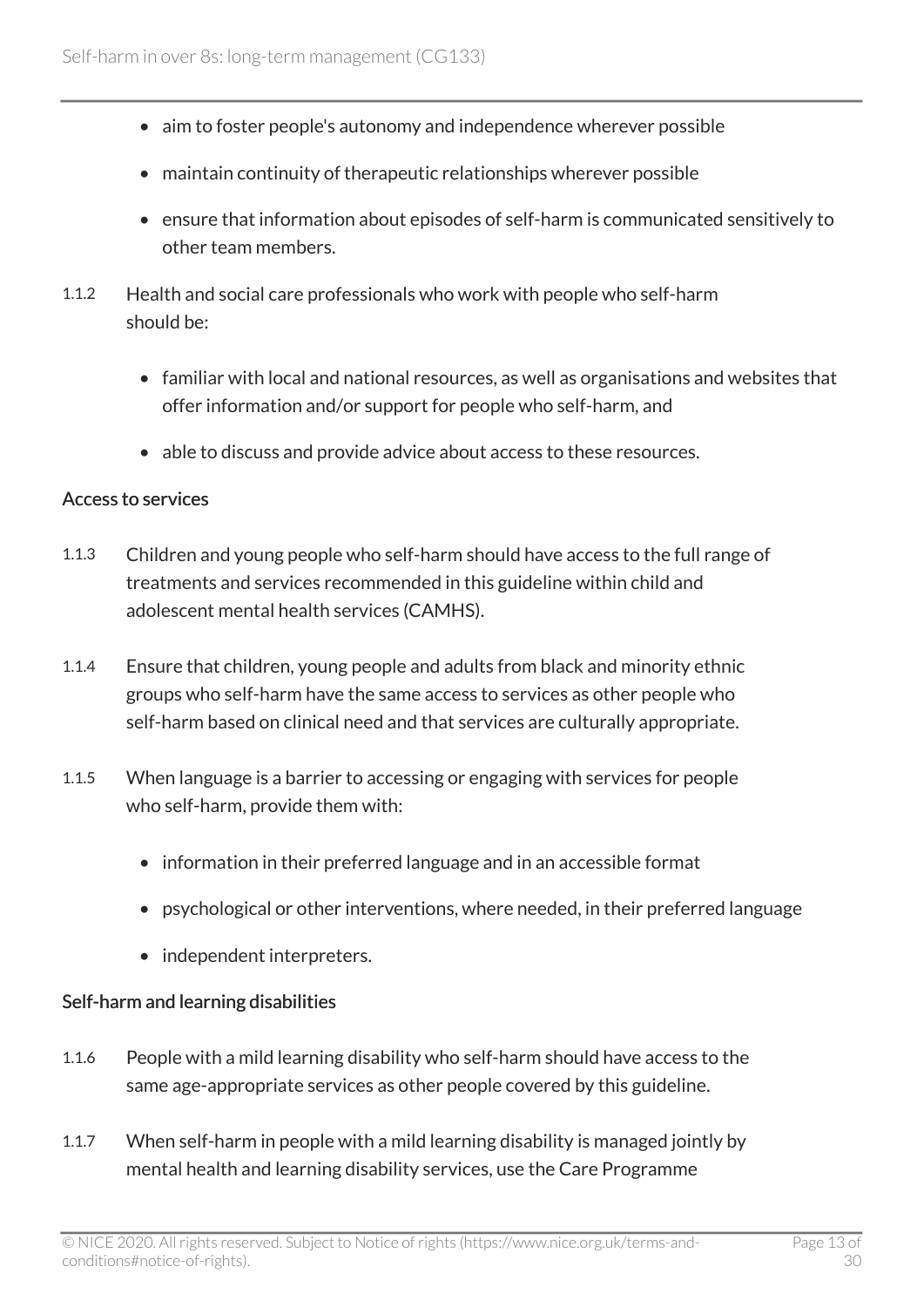#### Approach (CPA).

1.1.8 People with a moderate or severe learning disability and a history of self-harm should be referred as a priority for assessment and treatment conducted by a specialist in learning disabilities services.

#### Training and supervision for health and social care professionals

- 1.1.9 Health and social care professionals who work with people who self-harm (including children and young people) should be:
	- trained in the assessment, treatment and management of self-harm, and
	- educated about the stigma and discrimination usually associated with self-harm and the need to avoid judgemental attitudes.
- 1.1.10 Health and social care professionals who provide training about self-harm should:
	- involve people who self-harm in the planning and delivery of training
	- ensure that training specifically aims to improve the quality and experience of care for people who self-harm
	- assess the effectiveness of training using service-user feedback as an outcome measure.
- 1.1.11 Routine access to senior colleagues for supervision, consultation and support should be provided for health and social care professionals who work with people who self-harm. Consideration should be given of the emotional impact of self-harm on the professional and their capacity to practice competently and empathically.

#### Consent and confidentiality

- 1.1.12 Health and social care professionals who work with people who self-harm should be trained to:
	- understand and apply the principles of the Mental Capacity Act (2005) and Mental Health Act (1983; amended 1995 and 2007)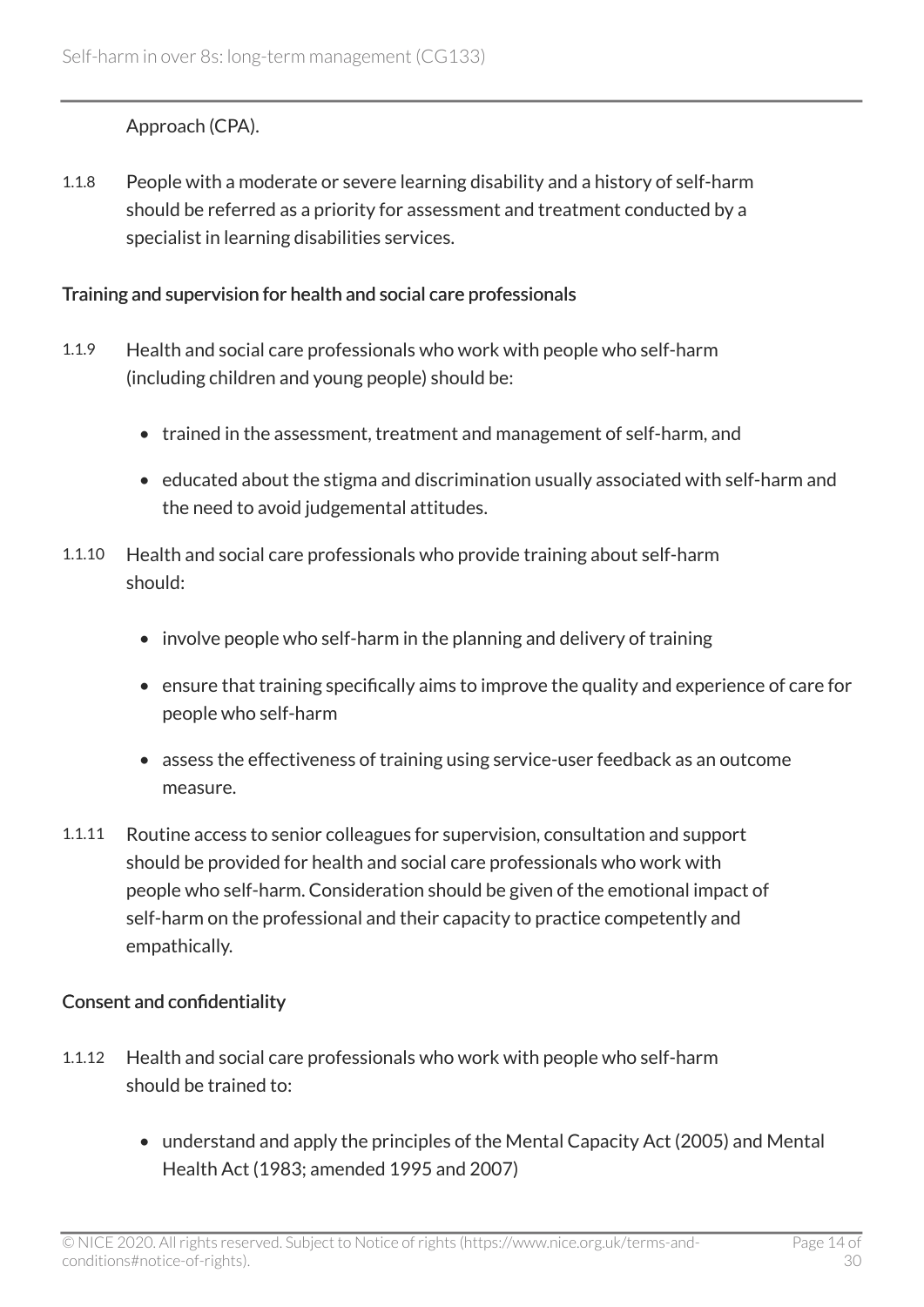- assess mental capacity, and
- make decisions about when treatment and care can be given without consent.
- 1.1.13 Be familiar with the principles of confidentiality with regard to information about a person's treatment and care, and be aware of the circumstances in which disclosure of confidential information may be appropriate and necessary.
- 1.1.14 Offer full written and verbal information about the treatment options for selfharm, and make all efforts necessary to ensure that the person is able, and has the opportunity, to give meaningful and informed consent.
- 1.1.15 Take into account that a person's capacity to make informed decisions may change over time, and that sometimes this can happen rapidly in the context of self-harm and suicidal behaviour.
- 1.1.16 Understand when and how the Mental Health Act (1983; amended 1995 and 2007) can be used to treat the physical consequences of self-harm.
- 1.1.17 Health and social care professionals who work with people who self-harm should have easy access to legal advice about issues relating to capacity and consent.
- 1.1.18 Health and social care professionals who have contact with children and young people who self-harm should be trained to:
	- understand the different roles and uses of the Mental Capacity Act (2005), the Mental Health Act (1983; amended 1995 and 2007) and the Children Act (1989; amended 2004) in the context of children and young people who self-harm
	- understand how issues of capacity and consent apply to different age groups
	- assess mental capacity in children and young people of different ages.

They should also have access at all times to specialist advice about capacity and consent.

#### Safeguarding

1.1.19 CAMHS professionals who work with children and young people who self-harm should consider whether the child's or young person's needs should be assessed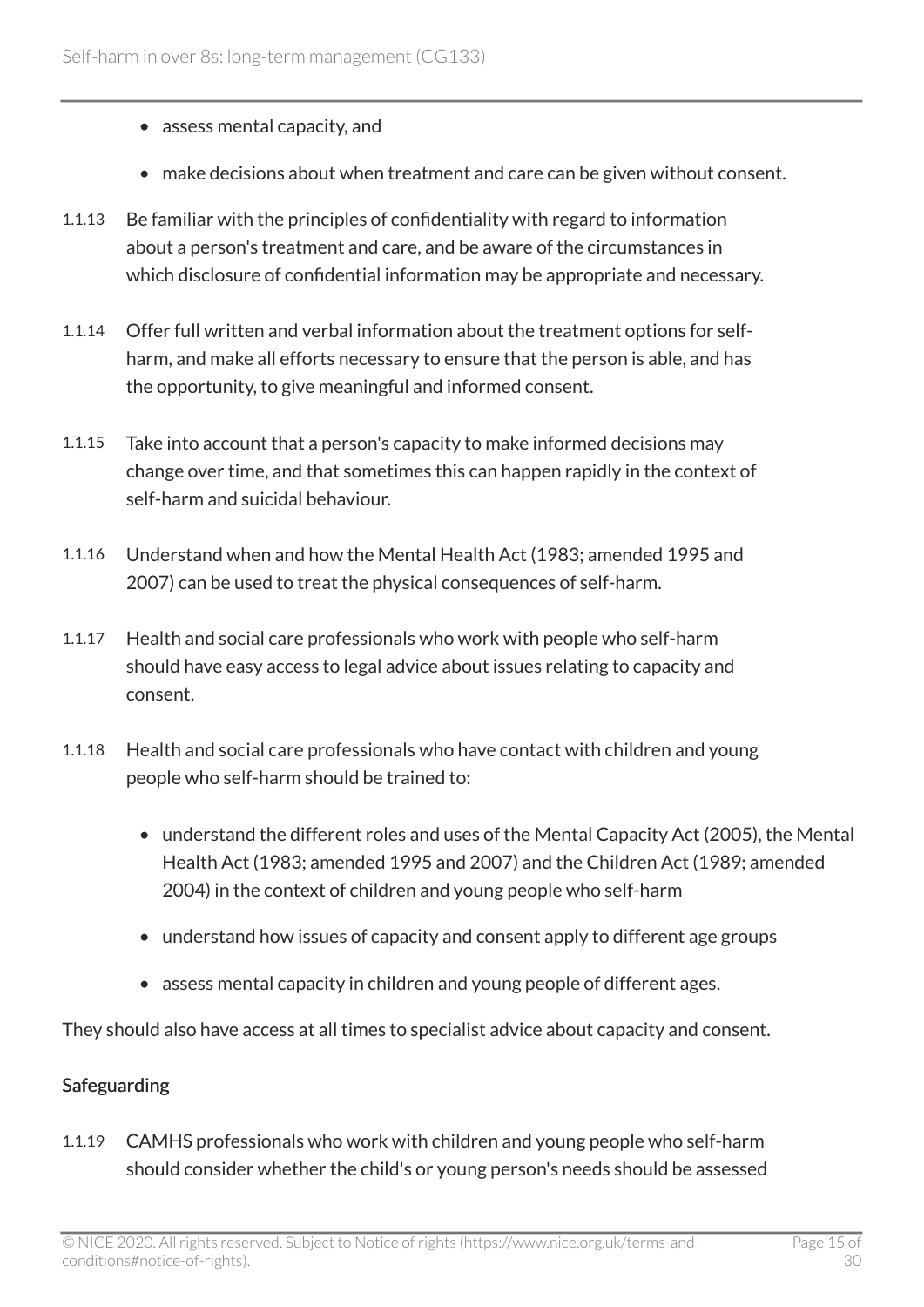according to local [safeguarding procedures](http://www.safeguardingchildren.org.uk/).

- 1.1.20 If children or young people who self-harm are referred to CAMHS under local safeguarding procedures:
	- use a multi-agency approach, including social care and education, to ensure that different perspectives on the child's life are considered
	- consider using the [Common Assessment Framework](http://www.cwdcouncil.org.uk/caf); advice on this can be sought from the local named lead for safeguarding children. (The Common Assessment Framework is not applicable in Wales.)

If serious concerns are identified, develop a child protection plan.

1.1.21 When working with people who self-harm, consider the risk of domestic or other violence or exploitation and consider local safeguarding procedures for vulnerable adults and children in their care. Advice on this can be obtained from the local named lead on safeguarding adults.

#### Families, carers and significant others

'Significant other' refers not just to a partner but also to friends and any person the service user considers to be important to them.

- 1.1.22 Ask the person who self-harms whether they would like their family, carers or significant others to be involved in their care. Subject to the person's consent and right to confidentiality, encourage the family, carers or significant others to be involved where appropriate.
- 1.1.23 When families, carers or significant others are involved in supporting a person who self-harms:
	- offer written and verbal information on self-harm and its management, including how families, carers and significant others can support the person
	- offer contact numbers and information about what to do and whom to contact in a crisis
	- offer information, including contact details, about family and carer support groups and voluntary organisations, and help families, carers or significant others to access these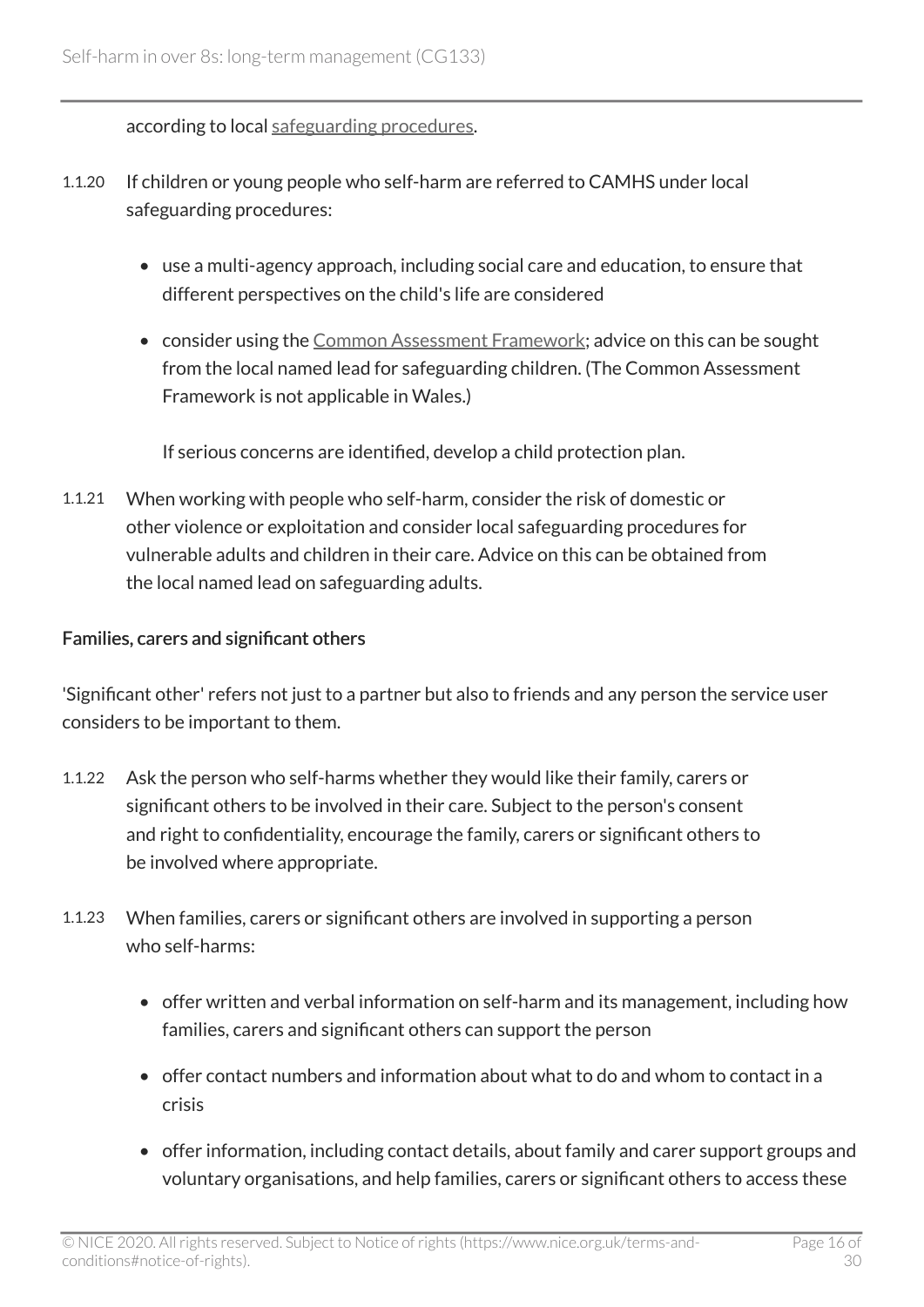- inform them of their right to a formal carer's assessment of their own physical and mental health needs, and how to access this (see [NICE's guideline on supporting adult](https://www.nice.org.uk/guidance/ng150) [carers](https://www.nice.org.uk/guidance/ng150)).
- 1.1.24 CAMHS professionals who work with young people who self-harm should balance the developing autonomy and capacity of the young person with perceived risks and the responsibilities and views of parents or carers.

#### Managing endings and supporting transitions

- 1.1.25 Anticipate that the ending of treatment, services or relationships, as well as transitions from one service to another, can provoke strong feelings and increase the risk of self-harm, and:
	- Plan in advance these changes with the person who self-harms and provide additional support, if needed, with clear contingency plans should crises occur.
	- Record plans for transition to another service and share them with other health and social care professionals involved.
	- Give copies to the service user and their family, carers or significant others if this is agreed with the service user.
- 1.1.26 CAMHS and adult health and social care professionals should work collaboratively to minimise any potential negative effect of transferring young people from CAMHS to adult services.
	- Time the transfer to suit the young person, even if it takes place after they reach the age of 18 years.
	- Continue treatment in CAMHS beyond 18 years if there is a realistic possibility that this may avoid the need for referral to adult mental health services.
- 1.1.27 Mental health trusts should work with CAMHS to develop local protocols to govern arrangements for the transition of young people from CAMHS to adult services, as described in this guideline.

### <span id="page-16-0"></span>1.2 Primary care

1.2.1 If a person presents in primary care with a history of self-harm and a risk of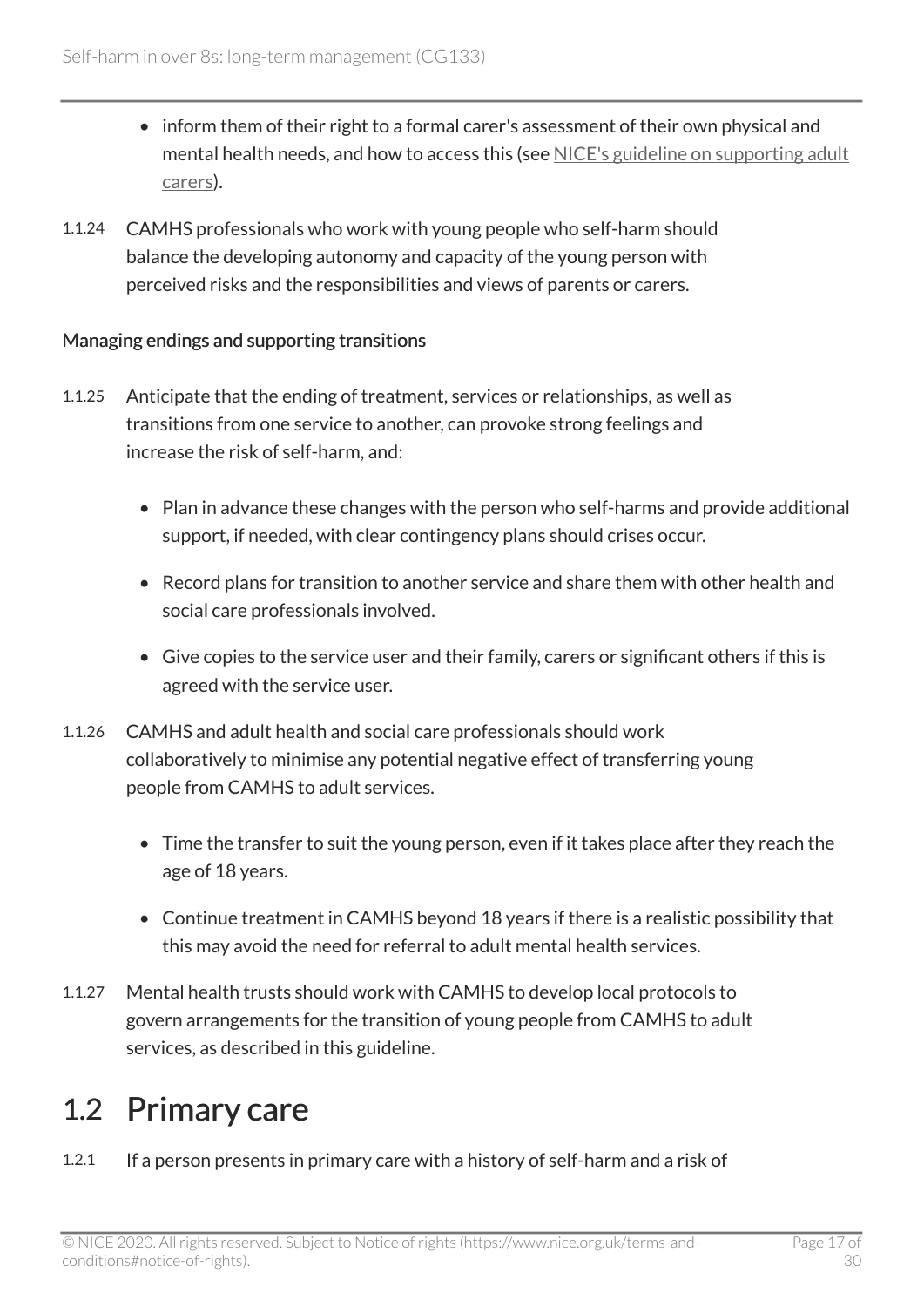repetition, consider referring them to community mental health services for assessment. If they are under 18 years, consider referring them to CAMHS for assessment. Make referral a priority when:

- levels of distress are rising, high or sustained
- the risk of self-harm is increasing or unresponsive to attempts to help
- the person requests further help from specialist services
- levels of distress in parents or carers of children and young people are rising, high or sustained despite attempts to help.
- 1.2.2 If a person who self-harms is receiving treatment or care in primary care as well as secondary care, primary and secondary health and social care professionals should ensure they work cooperatively, routinely sharing up-to-date care and risk management plans. In these circumstances, primary health and social care professionals should attend CPA meetings.
- 1.2.3 Primary care professionals should monitor the physical health of people who self-harm. Pay attention to the physical consequences of self-harm as well as other physical healthcare needs.

### <span id="page-17-0"></span>1.3 Psychosocial assessment in community mental health services and other specialist mental health settings: integrated and comprehensive assessment of needs and risks

1.3.1 Offer an integrated and comprehensive psychosocial assessment of needs (see recommendations 1.3.2–1.3.5) and risks (see recommendations 1.3.6–1.3.8) to understand and engage people who self-harm and to initiate a therapeutic relationship.

#### Assessment of needs

- 1.3.2 Assessment of needs should include:
	- skills, strengths and assets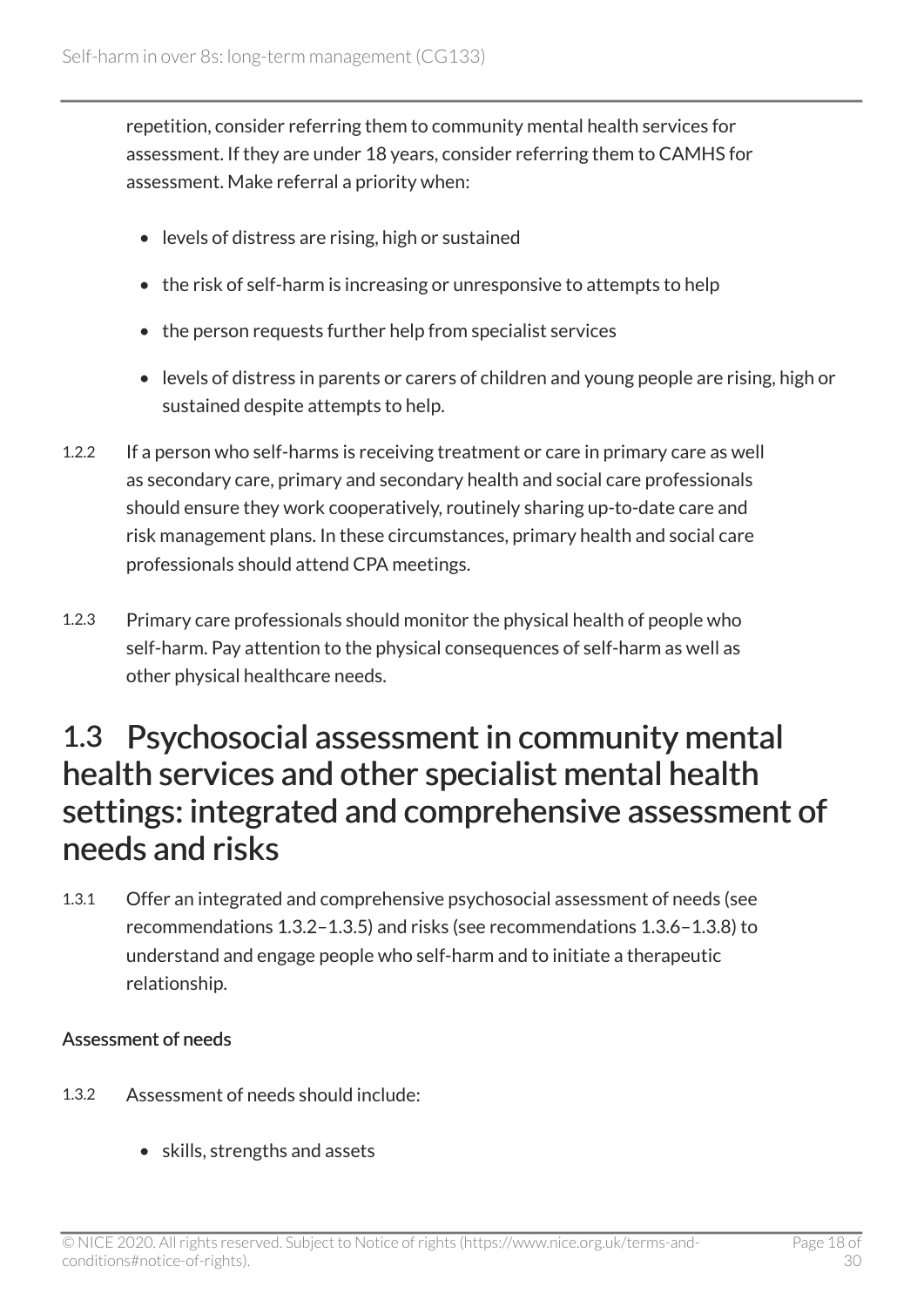- coping strategies
- mental health problems or disorders
- physical health problems or disorders
- social circumstances and problems
- psychosocial and occupational functioning, and vulnerabilities
- recent and current life difficulties, including personal and financial problems
- the need for psychological intervention, social care and support, occupational rehabilitation, and also drug treatment for any associated conditions
- the needs of any dependent children.
- 1.3.3 All people over 65 years who self-harm should be assessed by mental health professionals experienced in the assessment of older people who self-harm. Assessment should follow the same principles as for working-age adults (see recommendations 1.3.1 and 1.3.2). In addition:
	- pay particular attention to the potential presence of depression, cognitive impairment and physical ill health
	- include a full assessment of the person's social and home situation, including any role they have as a carer, and
	- take into account the higher risks of suicide following self-harm in older people.
- 1.3.4 Follow the same principles as for adults when assessing children and young people who self-harm (see recommendations 1.3.1 and 1.3.2), but also include a full assessment of the person's family, social situation, and child protection issues.
- 1.3.5 During assessment, explore the meaning of self-harm for the person and take into account that:
	- each person who self-harms does so for individual reasons, and
	- each episode of self-harm should be treated in its own right and a person's reasons for self-harm may vary from episode to episode.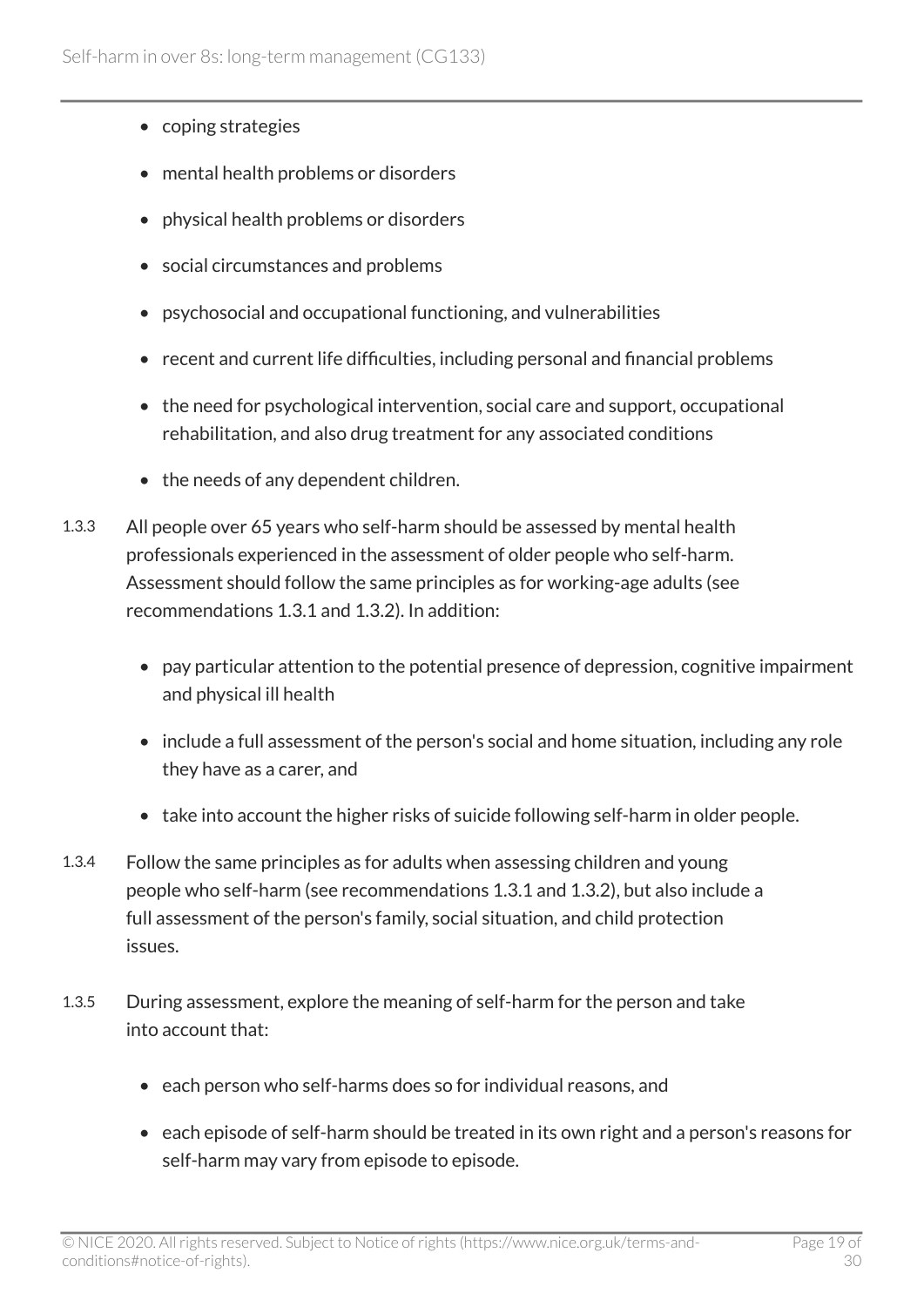#### Risk assessment

A risk assessment is a detailed clinical assessment that includes the evaluation of a wide range of biological, social and psychological factors that are relevant to the individual and, in the judgement of the healthcare professional conducting the assessment, relevant to future risks, including suicide and self-harm.

- 1.3.6 When assessing the risk of repetition of self-harm or risk of suicide, identify and agree with the person who self-harms the specific risks for them, taking into account:
	- methods and frequency of current and past self-harm
	- current and past suicidal intent
	- depressive symptoms and their relationship to self-harm
	- any psychiatric illness and its relationship to self-harm
	- the personal and social context and any other specific factors preceding self-harm, such as specific unpleasant affective states or emotions and changes in relationships
	- specific risk factors and protective factors (social, psychological, pharmacological and motivational) that may increase or decrease the risks associated with self-harm
	- coping strategies that the person has used to either successfully limit or avert selfharm or to contain the impact of personal, social or other factors preceding episodes of self-harm
	- significant relationships that may either be supportive or represent a threat (such as abuse or neglect) and may lead to changes in the level of risk
	- immediate and longer-term risks.
- 1.3.7 Consider the possible presence of other coexisting risk-taking or destructive behaviours, such as engaging in unprotected sexual activity, exposure to unnecessary physical risks, drug misuse or engaging in harmful or hazardous drinking.
- 1.3.8 When assessing risk, consider asking the person who self-harms about whether they have access to family members', carers' or significant others'4 medications.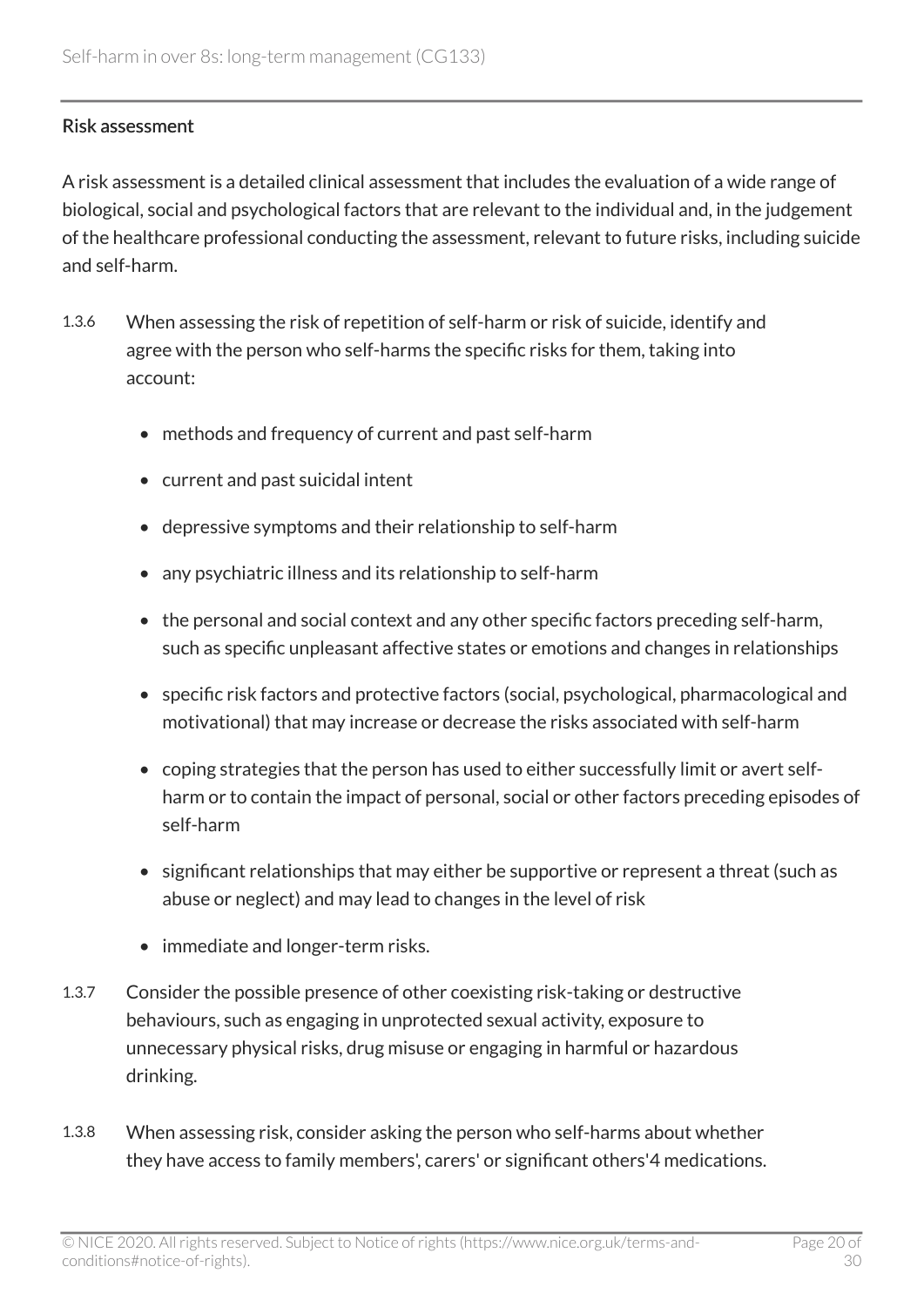- 1.3.9 In the initial management of self-harm in children and young people, advise parents and carers of the need to remove all medications or, where possible, other means of self-harm available to the child or young person.
- 1.3.10 Be aware that all acts of self-harm in older people should be taken as evidence of suicidal intent until proven otherwise.

#### *Risk assessment tools and scales*

Risk assessment tools and scales are usually checklists that can be completed and scored by a clinician or sometimes the service user depending on the nature of the tool or scale. They are designed to give a crude indication of the level of risk (for example, high or low) of a particular outcome, most often suicide.

- 1.3.11 Do not use risk assessment tools and scales to predict future suicide or repetition of self-harm.
- 1.3.12 Do not use risk assessment tools and scales to determine who should and should not be offered treatment or who should be discharged.
- 1.3.13 Risk assessment tools may be considered to help structure risk assessments as long as they include the areas identified in recommendation 1.3.6.

#### Developing an integrated care and risk management plan

- 1.3.14 Summarise the key areas of needs and risks identified in the assessment (see recommendations 1.3.1–1.3.8) and use these to develop a care plan (see [recommendations 1.4.2 and 1.4.3\)](http://www.nice.org.uk/guidance/cg133/chapter/guidance#longer-term-treatment-and-management-of-self-harm) and a risk management plan (see recommendations  $1.4.4$  and  $1.4.5$ ) in conjunction with the person who selfharms and their family, carers or significant others if this is agreed with the person. Provide printed copies for the service user and share them with the GP.
- 1.3.15 If there is disagreement between health and social care professionals and the person who self-harms about their needs or risks, consider offering the person the opportunity to write this in their notes.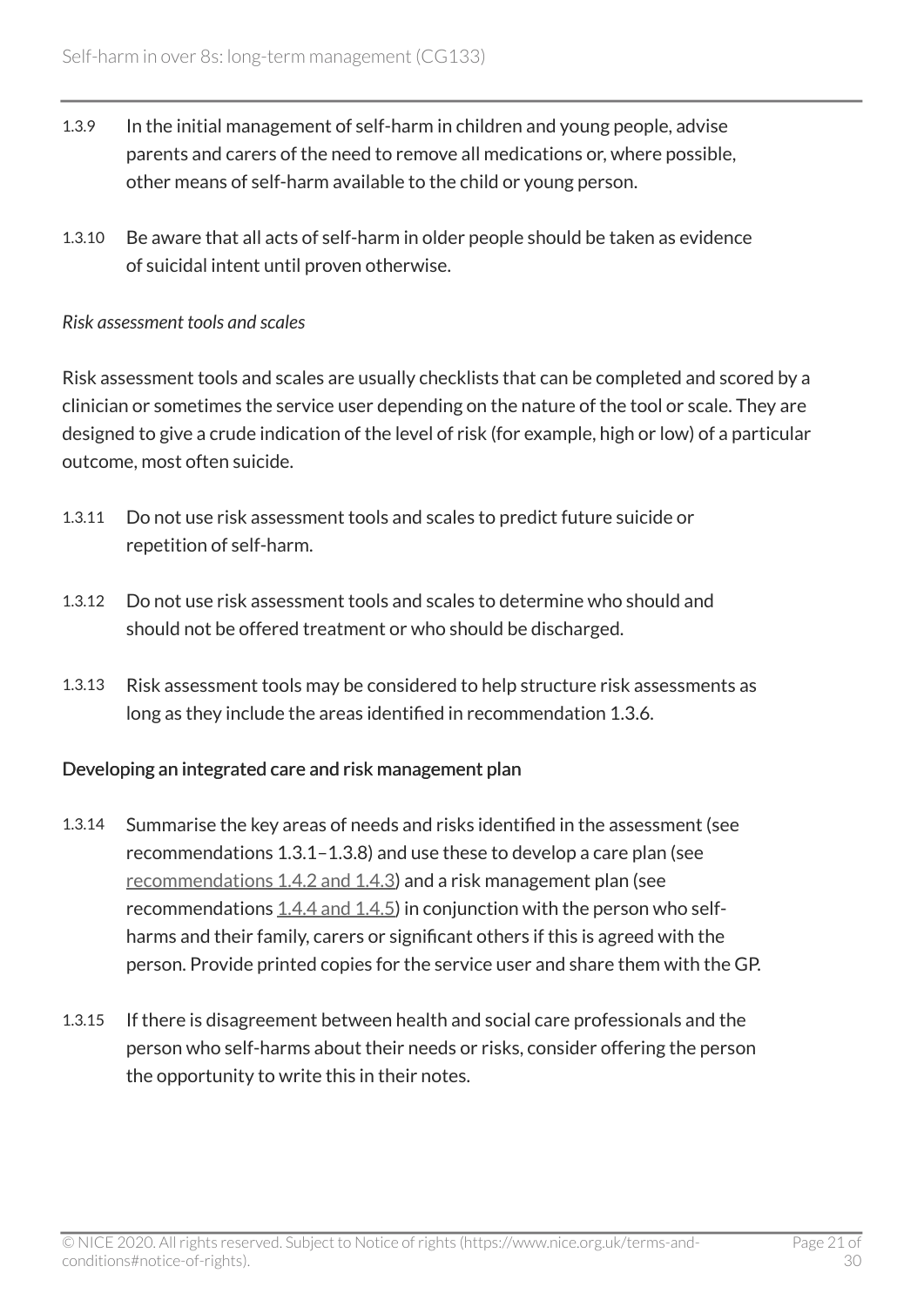### <span id="page-21-0"></span>1.4 Longer-term treatment and management of selfharm

#### Provision of care

1.4.1 Mental health services (including community mental health teams and liaison psychiatry teams) should generally be responsible for the routine assessment (see [section 1.3\)](http://www.nice.org.uk/guidance/cg133/chapter/guidance#psychosocial-assessment-in-community-mental-health-services-and-other-specialist-mental-health) and the longer-term treatment and management of self-harm. In children and young people this should be the responsibility of tier 2 and 3 CAMHS.

Tier 2 CAMHS: primary care; Tier 3 CAMHS: community child and adolescent mental health teams.

#### Care plans

- 1.4.2 Discuss, agree and document the aims of longer-term treatment in the care plan with the person who self-harms. These aims may be to:
	- prevent escalation of self-harm
	- reduce harm arising from self-harm or reduce or stop self-harm
	- reduce or stop other risk-related behaviour
	- improve social or occupational functioning
	- improve quality of life
	- improve any associated mental health conditions.

Review the person's care plan with them, including the aims of treatment, and revise it at agreed intervals of not more than 1 year.

- 1.4.3 Care plans should be multidisciplinary and developed collaboratively with the person who self-harms and, provided the person agrees, with their family, carers or significant others. Care plans should:
	- identify realistic and optimistic long-term goals, including education, employment and occupation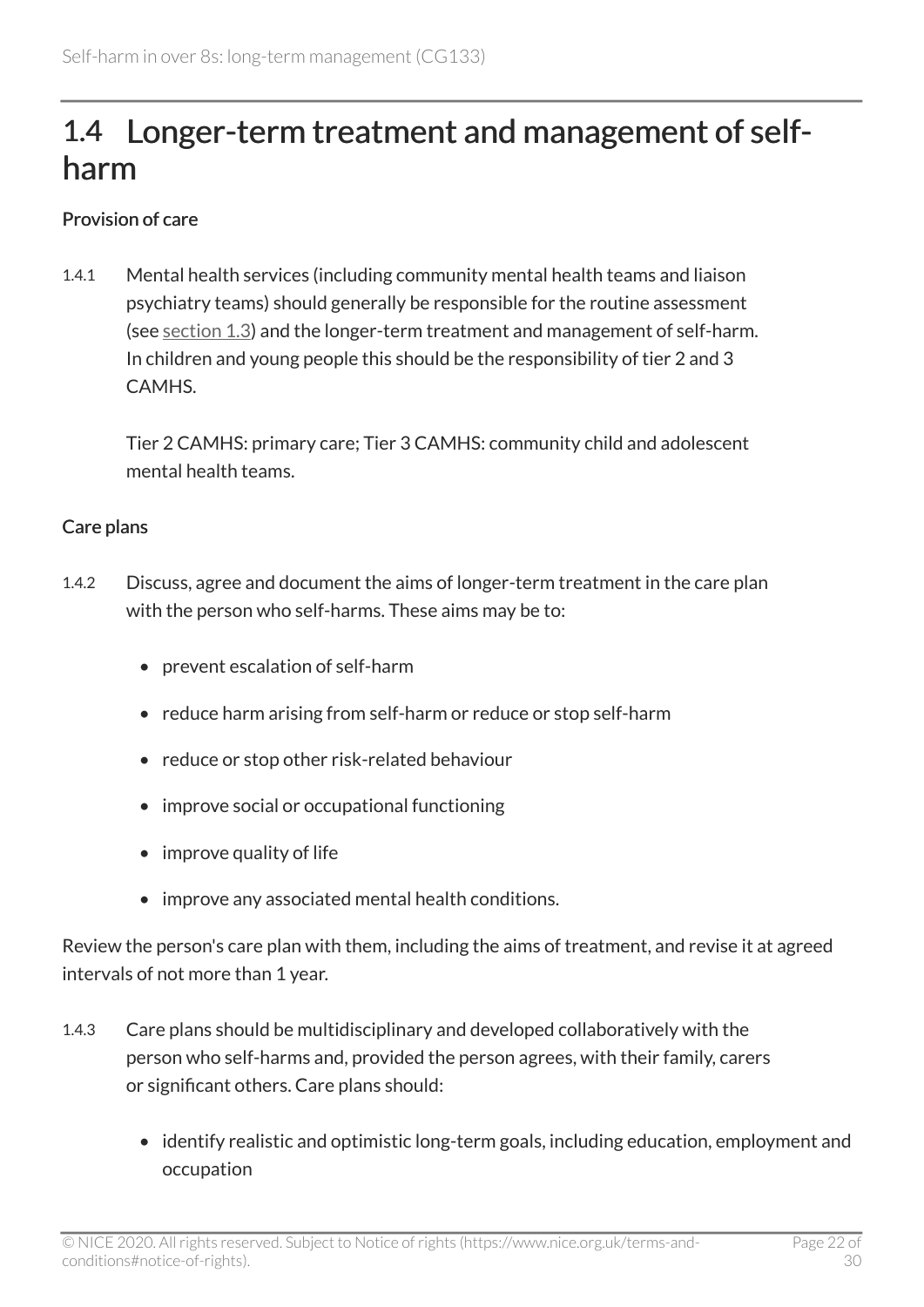- identify short-term treatment goals (linked to the long-term goals) and steps to achieve them
- identify the roles and responsibilities of any team members and the person who selfharms
- include a jointly prepared risk management plan (see below)
- be shared with the person's GP.

'Significant other' refers not just to a partner but also to friends and any person the service user considers to be important to them.

#### Risk management plans

- 1.4.4 A risk management plan should be a clearly identifiable part of the care plan and should:
	- address each of the long-term and more immediate risks identified in the risk assessment
	- address the specific factors (psychological, pharmacological, social and relational) identified in the assessment as associated with increased risk, with the agreed aim of reducing the risk of repetition of self-harm and/or the risk of suicide
	- include a crisis plan outlining self-management strategies and how to access services during a crisis when self-management strategies fail
	- ensure that the risk management plan is consistent with the long-term treatment strategy.

Inform the person who self-harms of the limits of confidentiality and that information in the plan may be shared with other professionals.

1.4.5 Update risk management plans regularly for people who continue to be at risk of further self-harm. Monitor changes in risk and specific associated factors for the service user, and evaluate the impact of treatment strategies over time.

#### Provision of information about the treatment and management of self-harm

1.4.6 Offer the person who self-harms relevant written and verbal information about,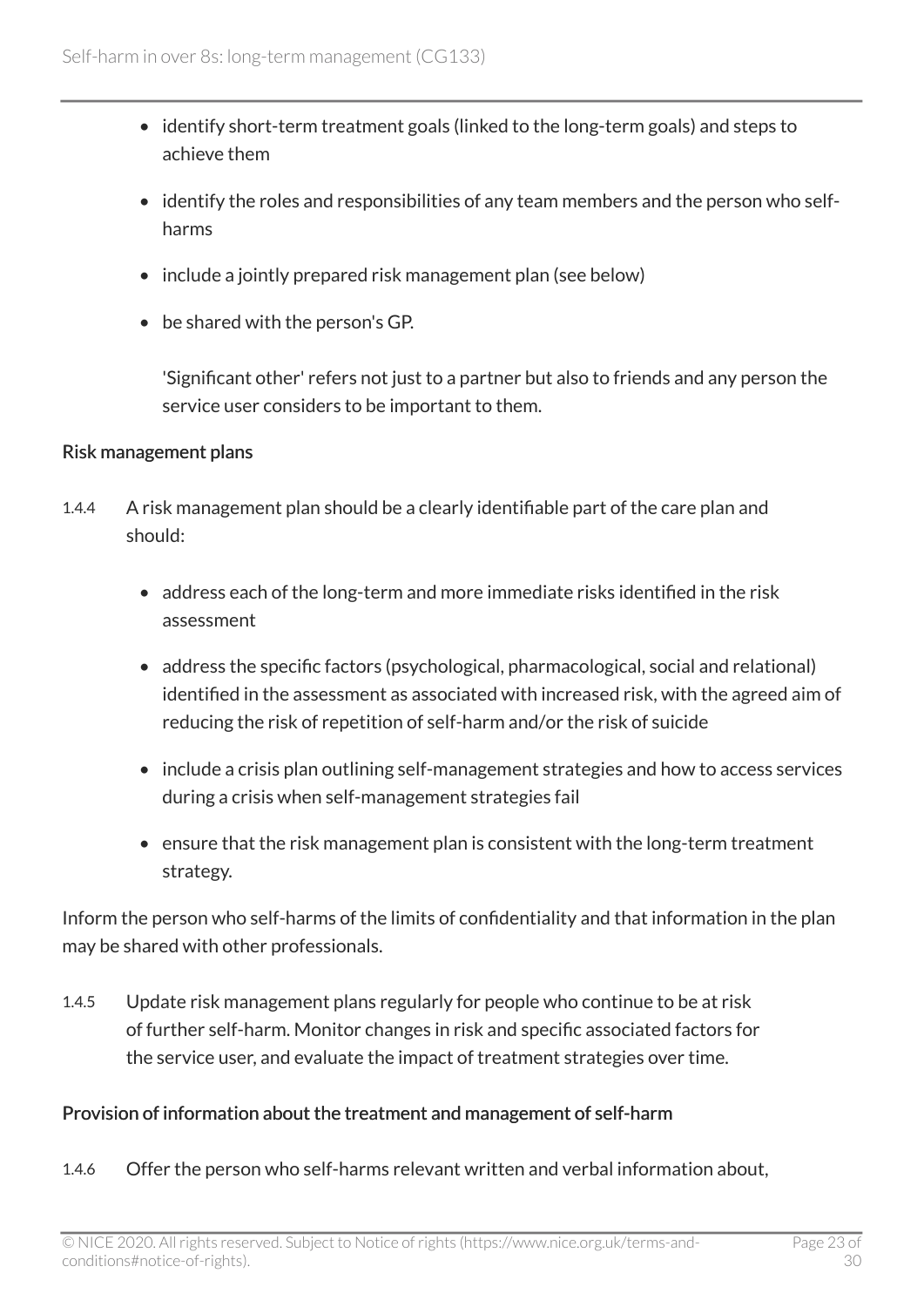and give time to discuss with them, the following:

- the dangers and long-term outcomes associated with self-harm
- the available interventions and possible strategies available to help reduce self-harm and/or its consequences (see [recommendations 1.1.1](http://www.nice.org.uk/guidance/cg133/chapter/guidance#general-principles-of-care) and 1.4.10)
- treatment of any associated mental health conditions (see [section 1.5](http://www.nice.org.uk/guidance/cg133/chapter/guidance#treating-associated-mental-health-conditions)).
- 1.4.7 Ensure that people who self-harm, and their families, carers and significant others where this is agreed with the person, have access to [information for the](http://www.nice.org.uk/guidance/cg133/informationforpublic)  [public](http://www.nice.org.uk/guidance/cg133/informationforpublic) that NICE has produced for this guideline and for the [short-term](http://www.nice.org.uk/guidance/CG16/InformationForPublic) [management of self-harm](http://www.nice.org.uk/guidance/CG16/InformationForPublic) (NICE clinical guideline 16).

#### Interventions for self-harm

- 1.4.8 Consider offering 3 to 12 sessions of a psychological intervention that is specifically structured for people who self-harm, with the aim of reducing selfharm. In addition:
	- The intervention should be tailored to individual need, and could include cognitivebehavioural, psychodynamic or problem-solving elements.
	- Therapists should be trained and supervised in the therapy they are offering to people who self-harm.
	- Therapists should also be able to work collaboratively with the person to identify the problems causing distress or leading to self-harm.
- 1.4.9 Do not offer drug treatment as a specific intervention to reduce self-harm.

#### Harm reduction

- 1.4.10 If stopping self-harm is unrealistic in the short term:
	- consider strategies aimed at harm reduction; reinforce existing coping strategies and develop new strategies as an alternative to self-harm where possible
	- consider discussing less destructive or harmful methods of self-harm with the service user, their family, carers or significant others where this has been agreed with the service user, and the wider multidisciplinary team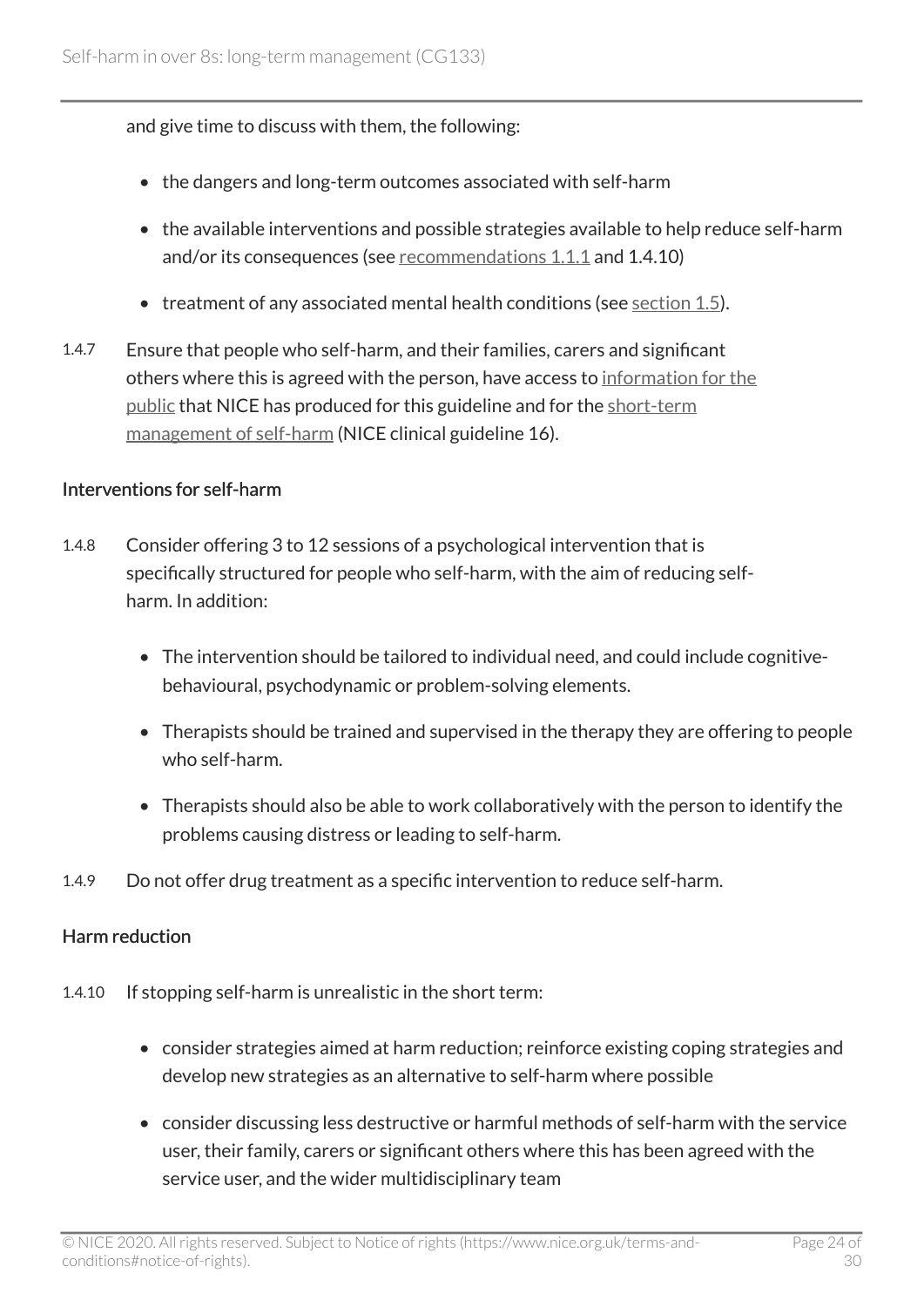• advise the service user that there is no safe way to self-poison.

### <span id="page-24-0"></span>1.5 Treating associated mental health conditions

- 1.5.1 Provide psychological, pharmacological and psychosocial interventions for any associated conditions, for example those described in the following published NICE guidance:
	- [Alcohol-use disorders: diagnosis, assessment and management of harmful drinking and](https://www.nice.org.uk/guidance/cg115)  [alcohol dependence](https://www.nice.org.uk/guidance/cg115) (NICE clinical guideline 115).
	- [Depression](https://www.nice.org.uk/guidance/cg90) (NICE clinical guideline 90).
	- [Psychosis and schizophrenia](https://www.nice.org.uk/guidance/cg178) in adults (NICE clinical guideline 178).
	- [Borderline personality disorder](https://www.nice.org.uk/guidance/cg78) (NICE clinical guideline 78).
	- Drug misuse ([psychosocial interventions](https://www.nice.org.uk/guidance/cg51) or [opioid detoxification\)](https://www.nice.org.uk/guidance/cg52) (NICE clinical guidelines 51 and 52).
	- [Bipolar disorder](https://www.nice.org.uk/guidance/cg185) (NICE clinical guideline 185).
- 1.5.2 When prescribing drugs for associated mental health conditions to people who self-harm, take into account the toxicity of the prescribed drugs in overdose. For example, when considering antidepressants, selective serotonin reuptake inhibitors (SSRIs) may be preferred because they are less toxic than other classes of antidepressants. In particular, do not use tricyclic antidepressants, such as dosulepin, because they are more toxic.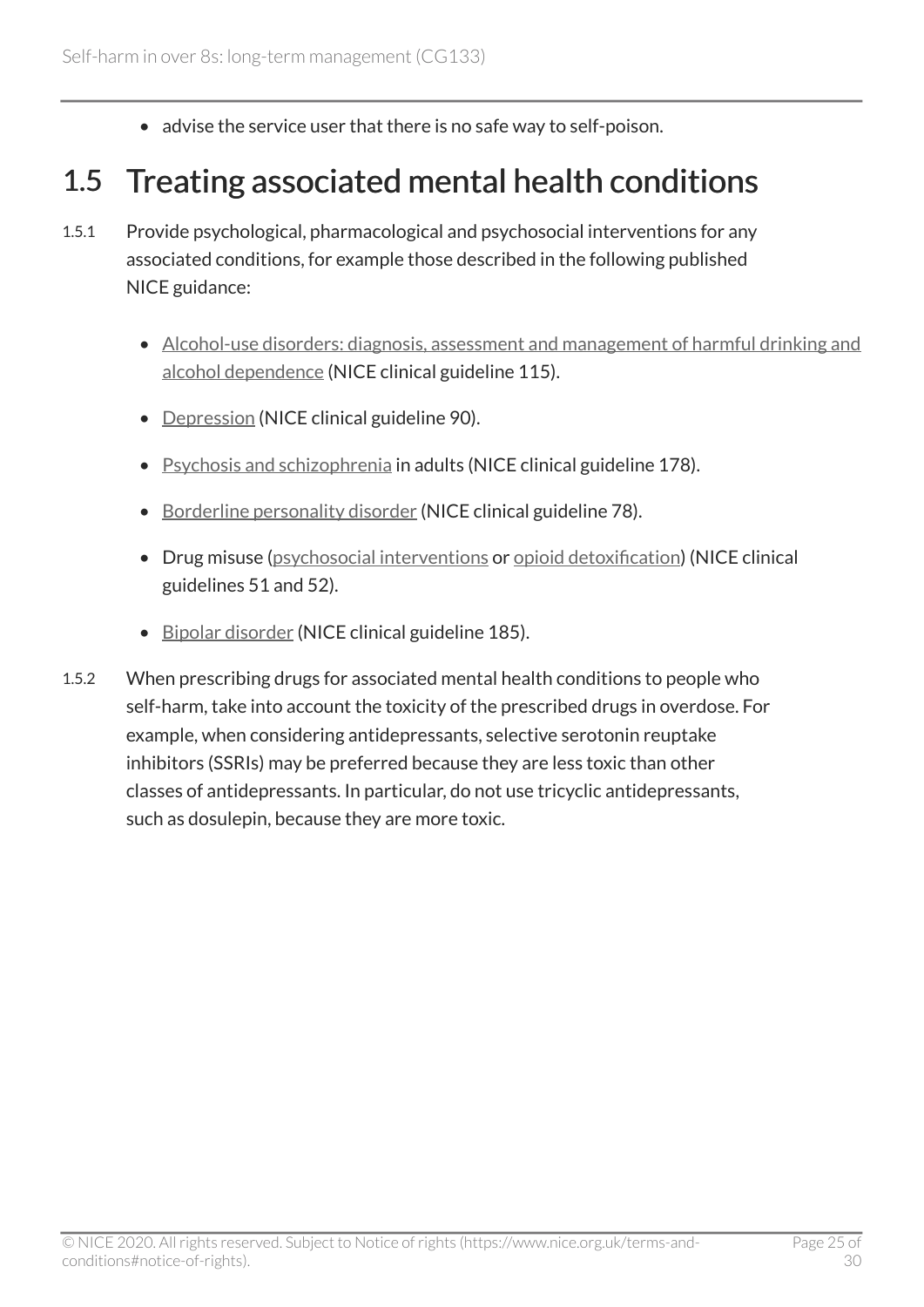# <span id="page-25-0"></span>2 Research recommendations

The Guideline Development Group has made the following recommendations for research, based on its review of evidence, to improve NICE guidance and patient care in the future. The Guideline Development Group's full set of research recommendations is detailed in the [full guideline](https://www.nice.org.uk/guidance/cg133/evidence).

### <span id="page-25-1"></span>2.1 Effectiveness of training

For healthcare professionals who work with people who self-harm, does the provision of training in assessment and management improve outcomes compared with no additional specialist training?

A well-powered randomised controlled trial should examine the effectiveness of training. Researchers should consider the format and length of training. The outcomes chosen should include both healthcare professionals' and service users' evaluation of the training, and the effect on subsequent knowledge, attitude and behavioural changes. It should include longer-term followup of 12 months or more.

#### Why this is important

Current studies of training have been limited in their assessment of changes in healthcare professionals' knowledge, attitudes and behaviour. Crucially no studies have examined whether training has any impact on service users' experience and outcomes. Healthcare professionals frequently report that treating service users who self-harm is challenging and they are likely to find training helpful as it provides an opportunity to think about and understand this aspect of their work. Studies to date, however, have not looked beyond these initial outcomes of training, which are more indicative of satisfaction with training rather than addressing whether training has had an impact on practice, service user experience and outcomes. Future research should consider a wider range of outcomes – for example, attitudes, changes in assessment practice, changes in interventions and improvement in service user experience and outcomes. The longer-term impact of training should also be assessed.

### <span id="page-25-2"></span>2.2 Clinical and cost effectiveness of psychological therapy with problem-solving elements for people who self-harm

For people who have self-harmed, does the provision of a psychological therapy with problem-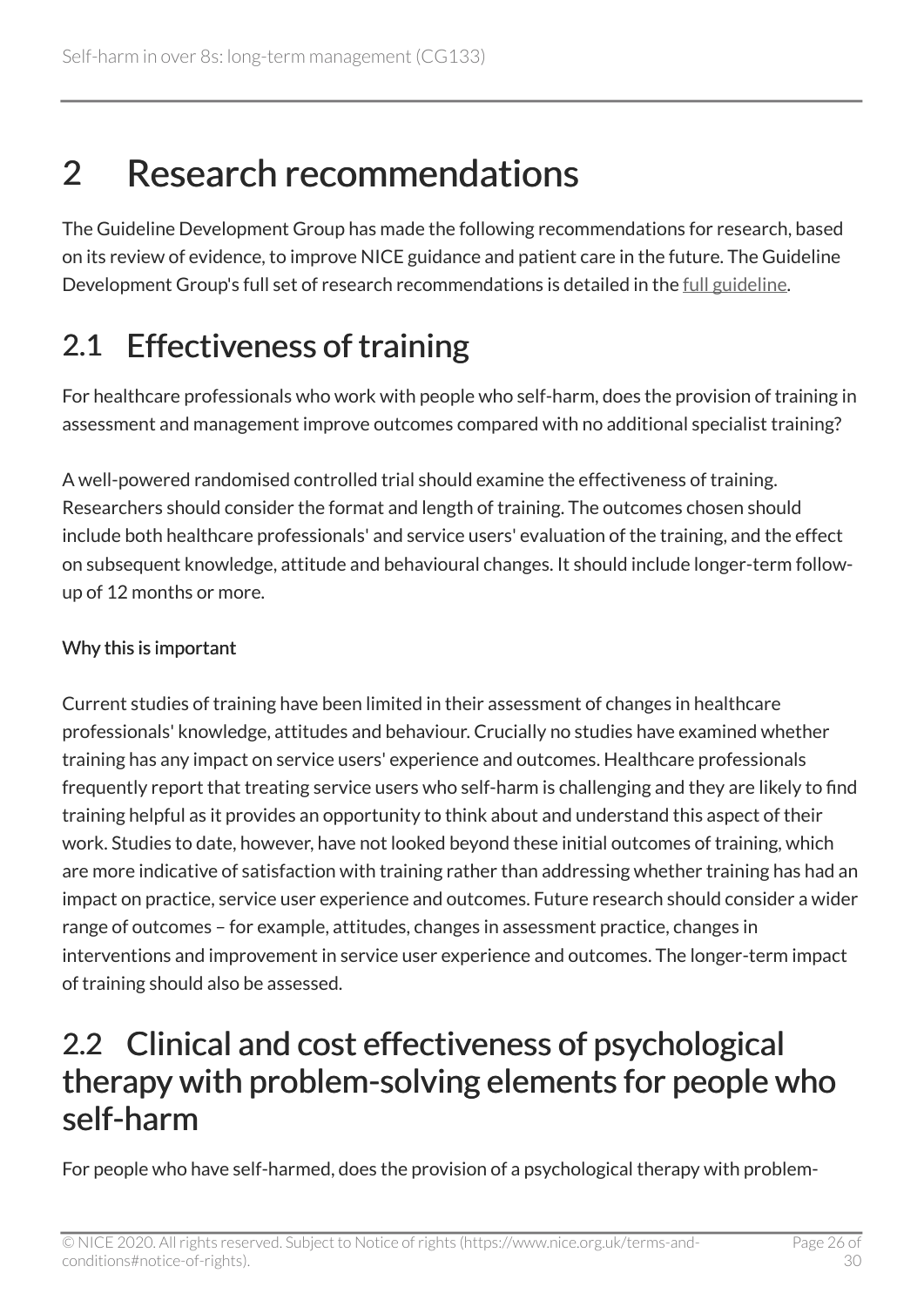solving elements, compared with treatment as usual, improve outcomes? What is the differential effect for people with a past history of self-harm, compared with people who self-harm for the first time?

This question should be answered using a well-conducted randomised controlled trial. Consider six sessions of psychological therapy with problem-solving elements, delivered immediately after discharge for the index episode of self-harm. The therapist should be trained and experienced in working with people who self-harm. Participants' history of previous self-harm, methods used and psychiatric history should be noted. Primary outcomes should include both hospital-reported and self-reported repetitions of self-harm. Other important outcomes, such as quality of life, depressive symptoms, service users' experience and adverse events (for example, distress or exacerbation of symptoms associated with therapy) should be included. The study design should take into account the complex motives that underpin self-harm. Studies need to be large enough to determine the intervention's costs and cost effectiveness.

#### Why this is important

Although review of the research evidence suggests that psychological therapy with problemsolving elements offers promise, it is not clear which components are the active ingredients of any such intervention, or whether such an intervention is effective for people with a past history of selfharm compared with those who have self-harmed for the first time. Further, only a few studies have looked at a broad range of outcomes for different populations who self-harm.

### <span id="page-26-0"></span>2.3 Clinical effectiveness of low-intensity/brief psychosocial interventions for people who self-harm

For people who self-harm, does the provision of potentially cheap low-intensity/brief psychosocial interventions, compared with treatment as usual, improve outcomes?

This question should be answered using a well-conducted randomised controlled trial. Consider using a variety of approaches, including postcards, emergency cards, phone calls, or the use of electronic media in community mental health settings. The outcomes should include service users' engagement and experience, and hospital-reported and self-reported repetitions of self-harm. Other important outcomes, such as quality of life, depressive symptoms and adverse events (for example, distress or exacerbation of symptoms associated with contact with services) should be included.

#### Why this is important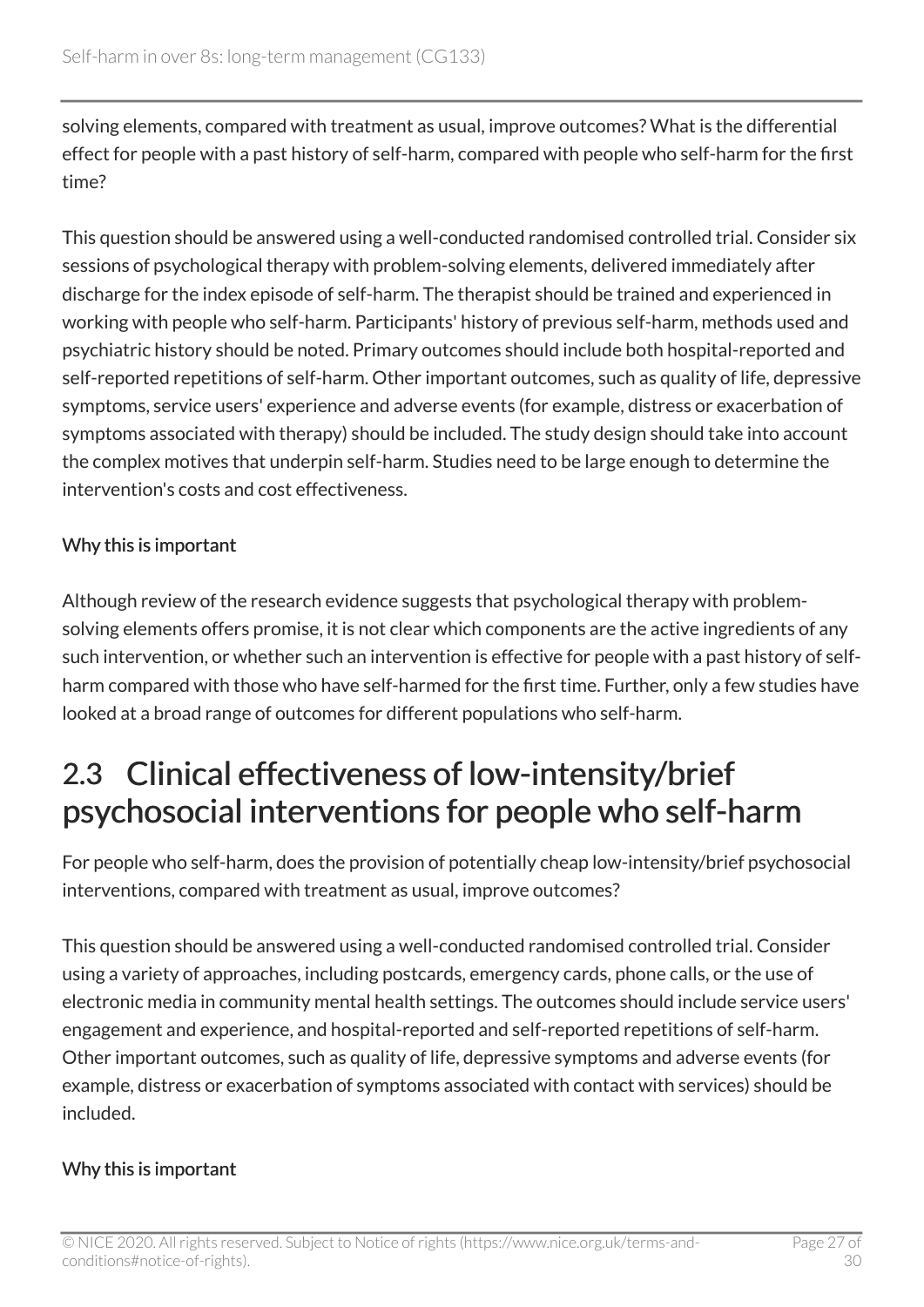Many people do not engage with available treatments following self-harm. If acceptable, alternative approaches, such as the low-intensity contact interventions indicated above, can be relatively easily and widely implemented, with the potential to improve outcomes, at relatively low cost, in individuals who may be otherwise difficult to engage.

### <span id="page-27-0"></span>2.4 Observational study exploring different harmreduction approaches

What are the different approaches to harm reduction following self-harm in NHS settings?

A study should be carried out to investigate the different approaches to harm reduction following self-harm currently in use in NHS settings. This could use survey methodology with all, or a selected sample of, mental health service providers. Audit data should be used to provide a preliminary evaluation of potential utility. Promising interventions might be tested in small-scale pilot randomised controlled trials, which use frequency and severity of self-harm, and standard measures of distress and psychological symptoms, as outcome measures. Other outcomes such as quality of life, service users' experience and adverse events should be included.

#### Why this is important

Although cessation of the behaviour remains the treatment goal for many professionals providing care to people who self-harm, this may not be realistic or possible in the short term for some individuals. An alternative strategy for services is to reduce the severity and frequency of selfharm. Anecdotally, a variety of approaches to harm reduction are used in health service settings for example, minimising the physical harm associated with episodes or suggesting alternatives to self-harming behaviours. However, the extent to which such management strategies are used across services is uncertain, as is their effectiveness.

• clinical guideline 16 (2004).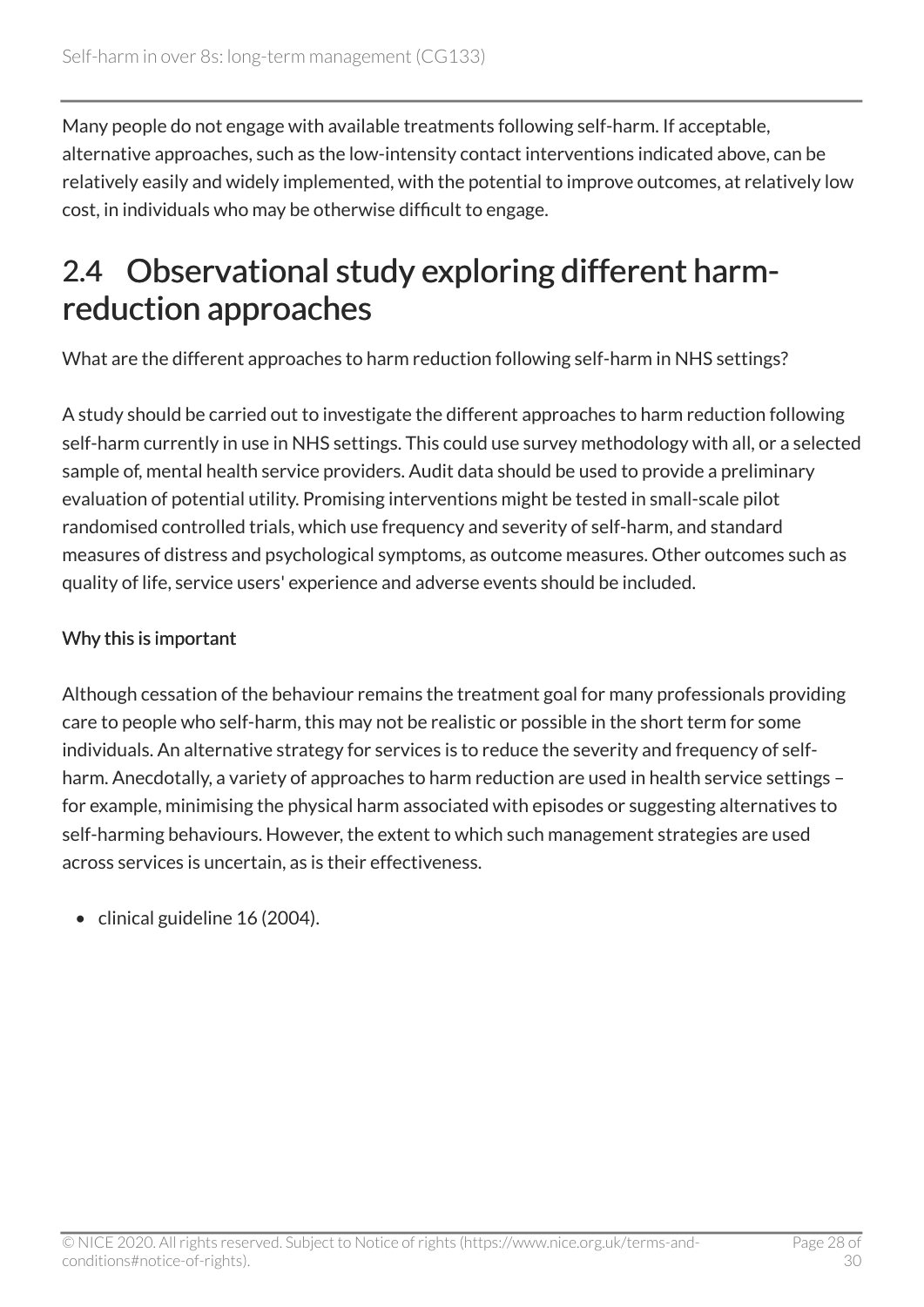# <span id="page-28-0"></span>Finding more information and committee details

You can see everything NICE says on this topic in the [NICE Pathway on self harm.](https://pathways.nice.org.uk/pathways/self-harm)

To find NICE guidance on related topics, including guidance in development, see our [topic page for](https://www.nice.org.uk/guidance/conditions-and-diseases/mental-health-and-behavioural-conditions/self-harm)  [self harm](https://www.nice.org.uk/guidance/conditions-and-diseases/mental-health-and-behavioural-conditions/self-harm).

For full details of the evidence and the guideline committee's discussions, see the [evidence reviews.](https://www.nice.org.uk/Guidance/CG133/evidence) You can also find information about [how the guideline was developed](https://www.nice.org.uk/Guidance/CG133/documents), including details of the [committee.](https://www.nice.org.uk/guidance/CG133/documents/committee-member-list-2)

NICE has produced [tools and resources](https://www.nice.org.uk/guidance/cg133/resources) to help you put this guideline into practice. For general help and advice on putting NICE guidelines into practice, see resources to help you put guidance into [practice](https://www.nice.org.uk/about/what-we-do/into-practice/resources-help-put-guidance-into-practice).